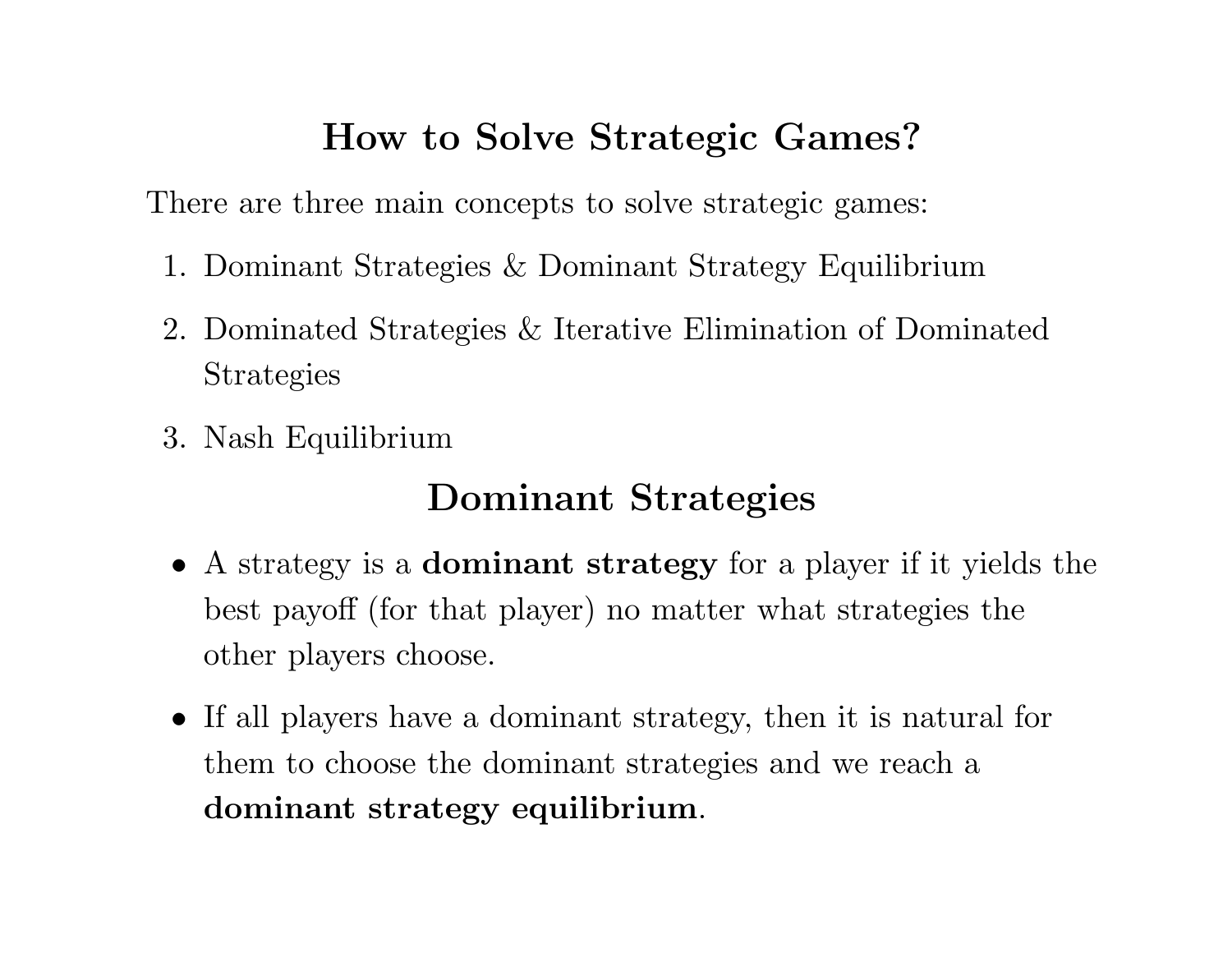**Example (Prisoner's Dilemma):**



Confess is <sup>a</sup> dominant strategy for both <sup>p</sup>layers and therefore (Confess,Confess) is <sup>a</sup> dominant strategy equilibrium <sup>y</sup>ielding the payoff vector  $(-10,-10)$ .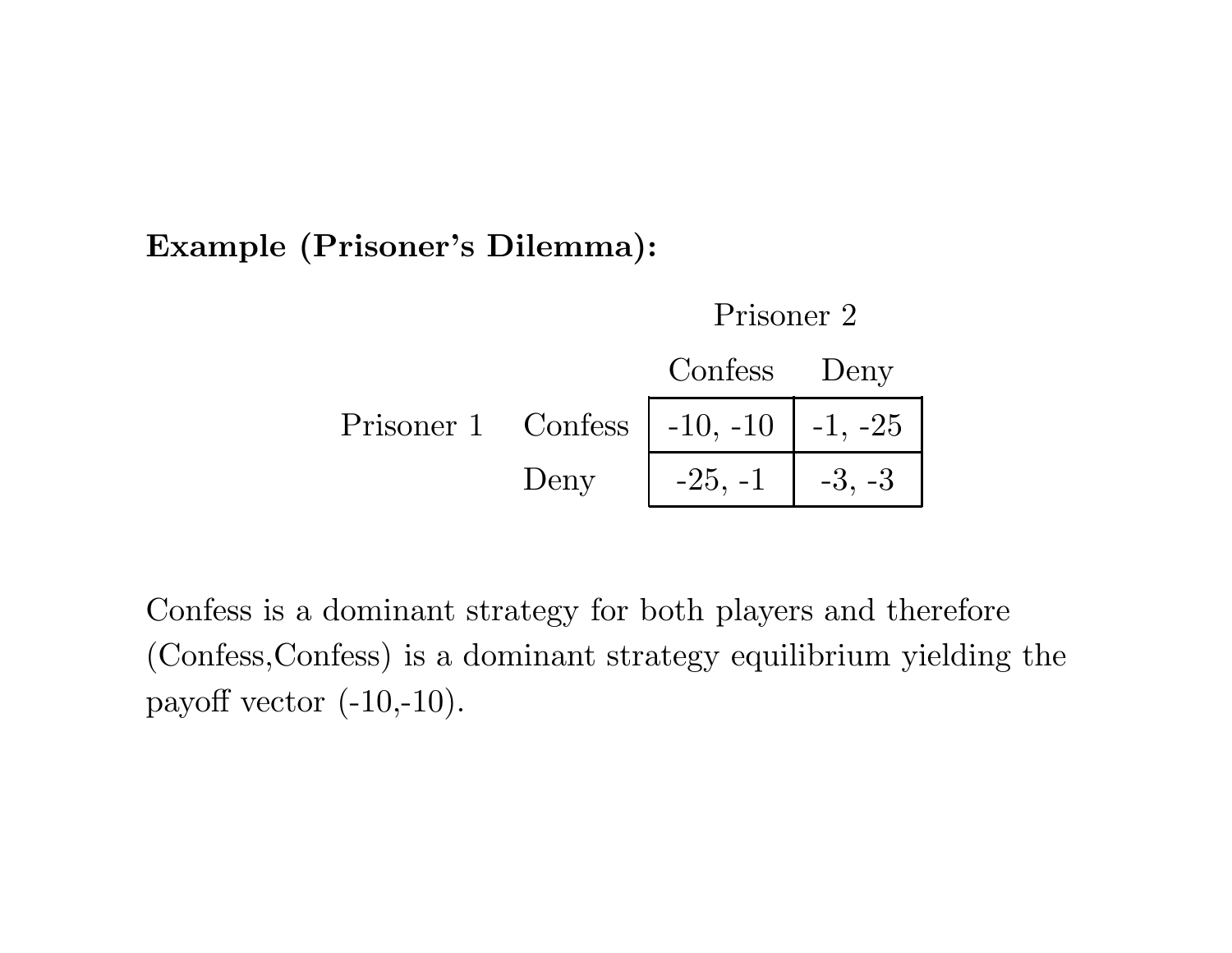**Example (Time vs. Newsweek):**



The AIDS story is <sup>a</sup> dominant strategy for both Time and Newsweek. Therefore (AIDS,AIDS) is <sup>a</sup> dominant strategy equilibrium <sup>y</sup>ielding both magazines <sup>a</sup> market share of 35 percent.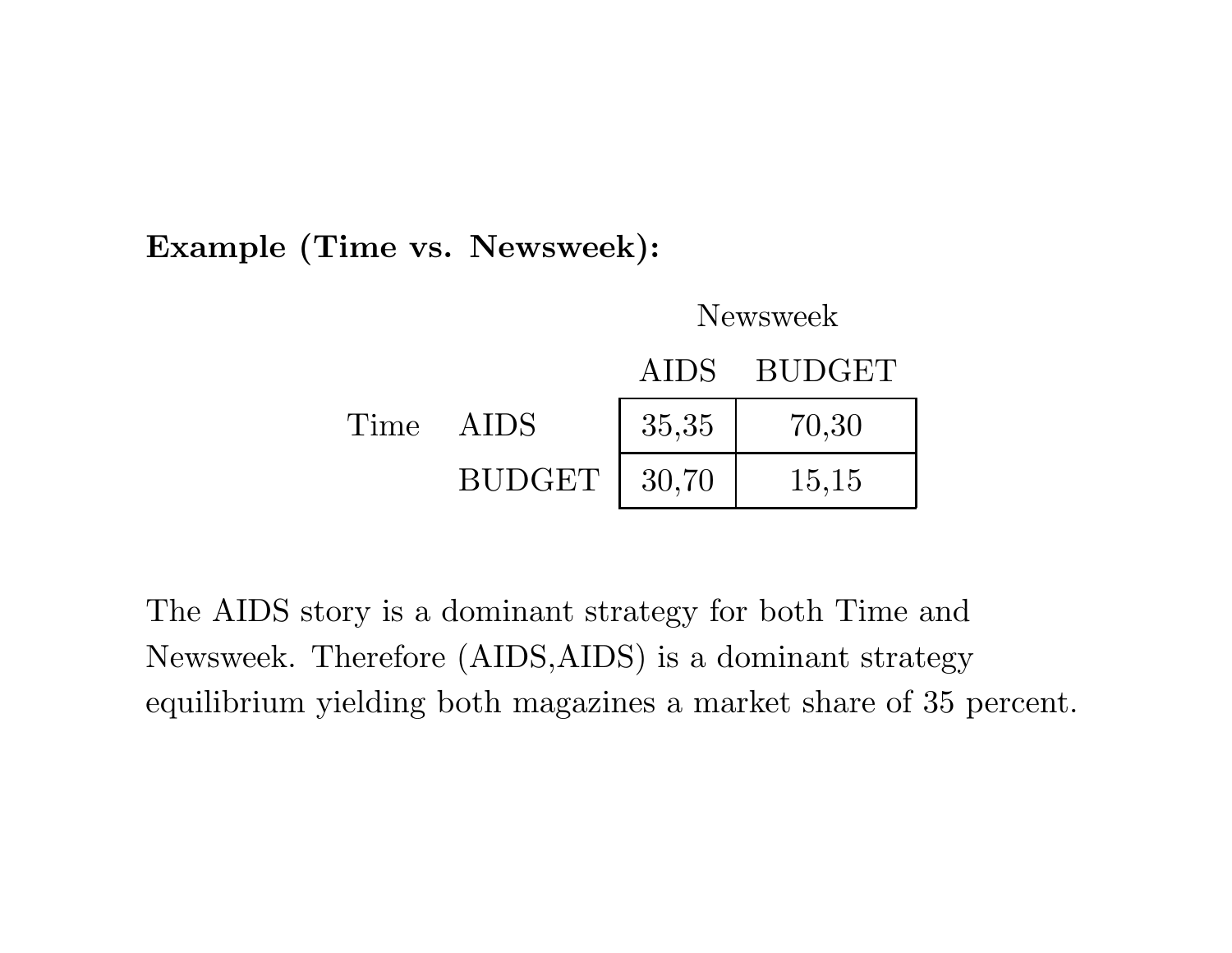#### **Example:**



- Here Player 1 does not have a single strategy that "beats" every other strategy. Therefore she does not have <sup>a</sup> dominant strategy.
- On the other hand Y is a dominant strategy for Player 2.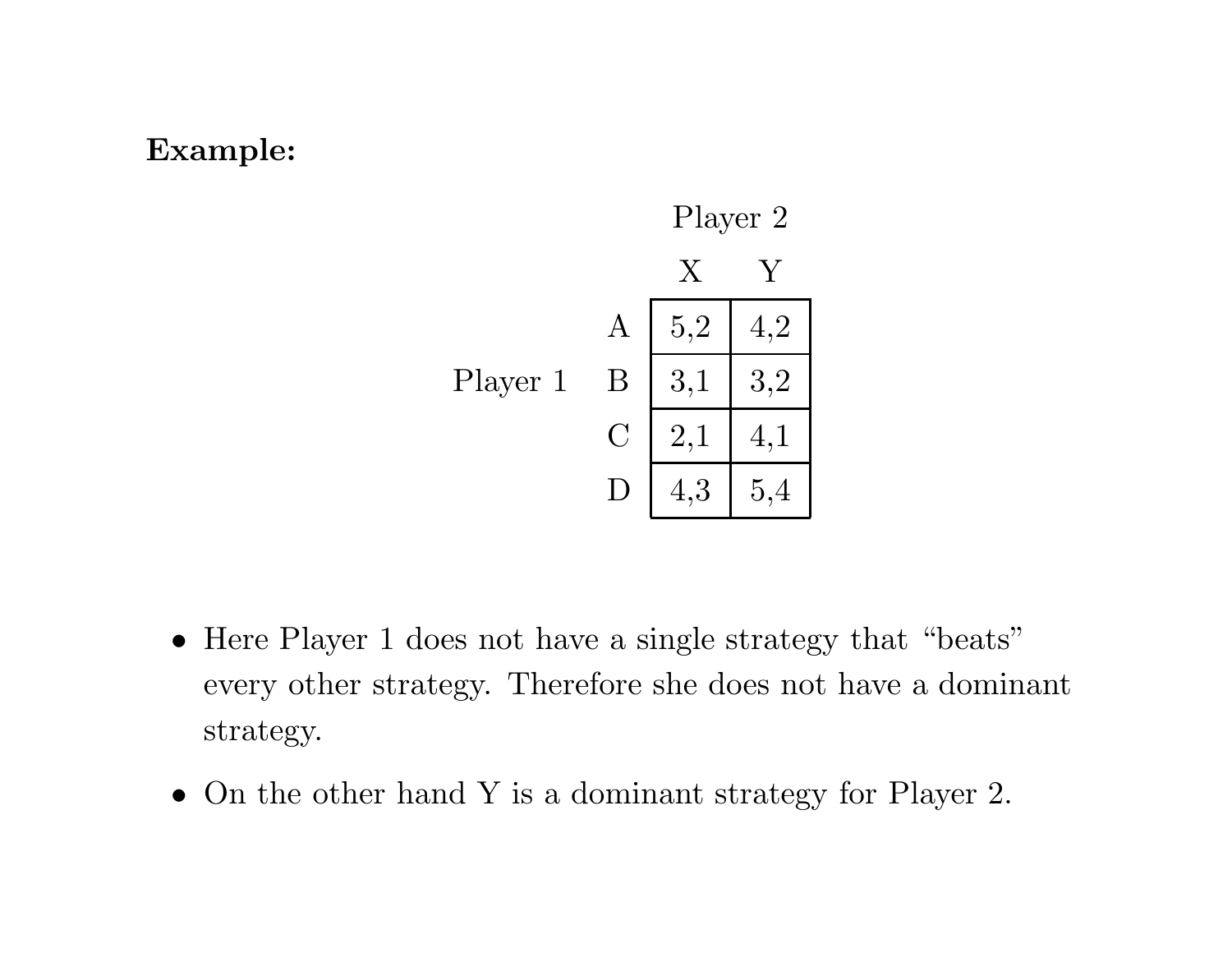**Example (with <sup>3</sup> <sup>p</sup>layers):**



### Here

- U is <sup>a</sup> dominant strategy for Player 1, L is <sup>a</sup> dominant strategy for Player 2, B is <sup>a</sup> dominant strategy for Player 3,
- and therefore (U;L;B) is a dominant strategy equilibrium yielding a payoff of  $(1,1,2)$ .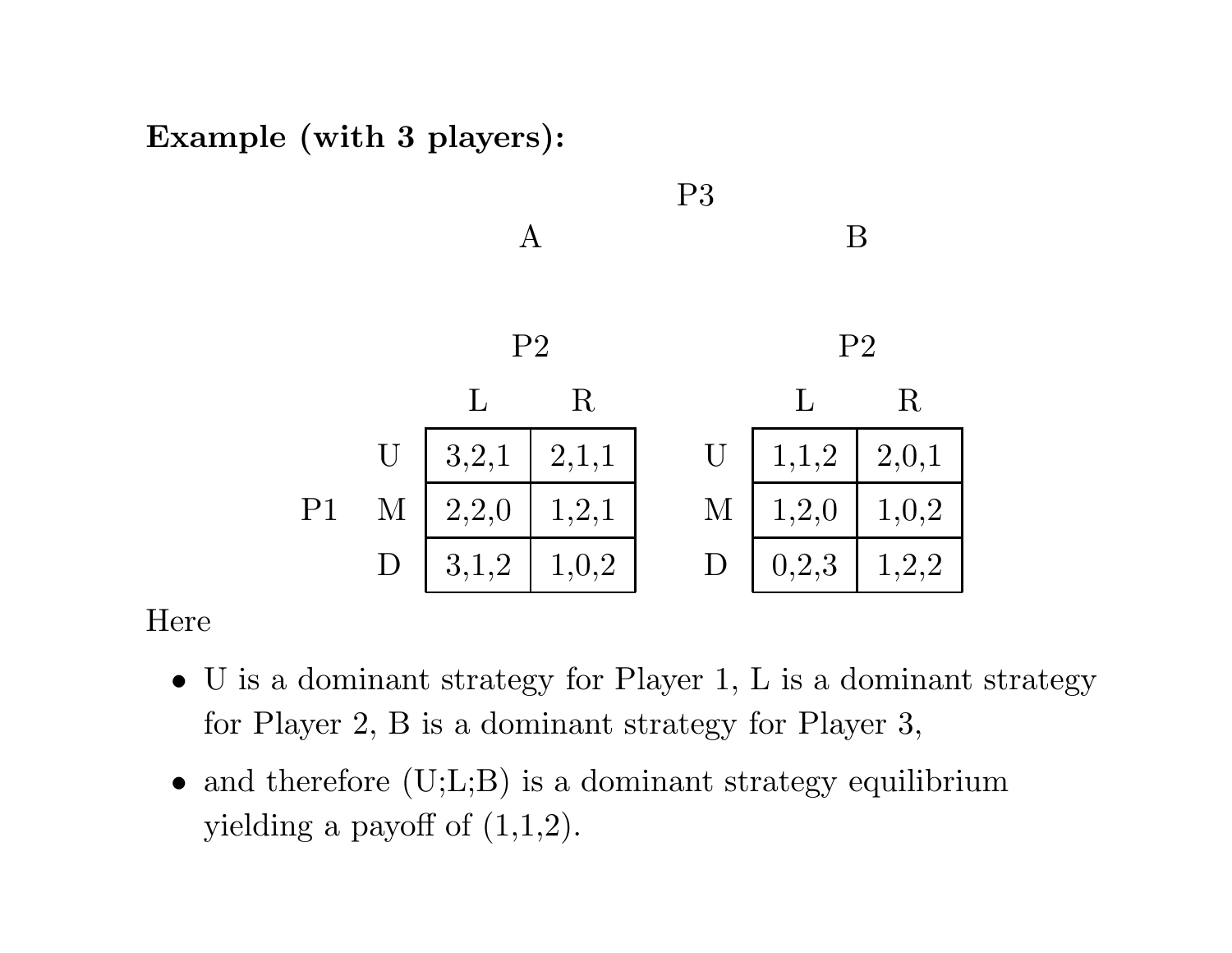## **Dominated Strategies**

- A strategy is **dominated** for <sup>a</sup> <sup>p</sup>layer if she has another strategy that performs at least as good no matter what other players choose.
- Of course if <sup>a</sup> <sup>p</sup>layer has <sup>a</sup> dominant strategy then this <sup>p</sup>layer's all other strategies are dominated. But there may be cases where <sup>a</sup> player does not have <sup>a</sup> dominant strategy and yet has dominated strategies.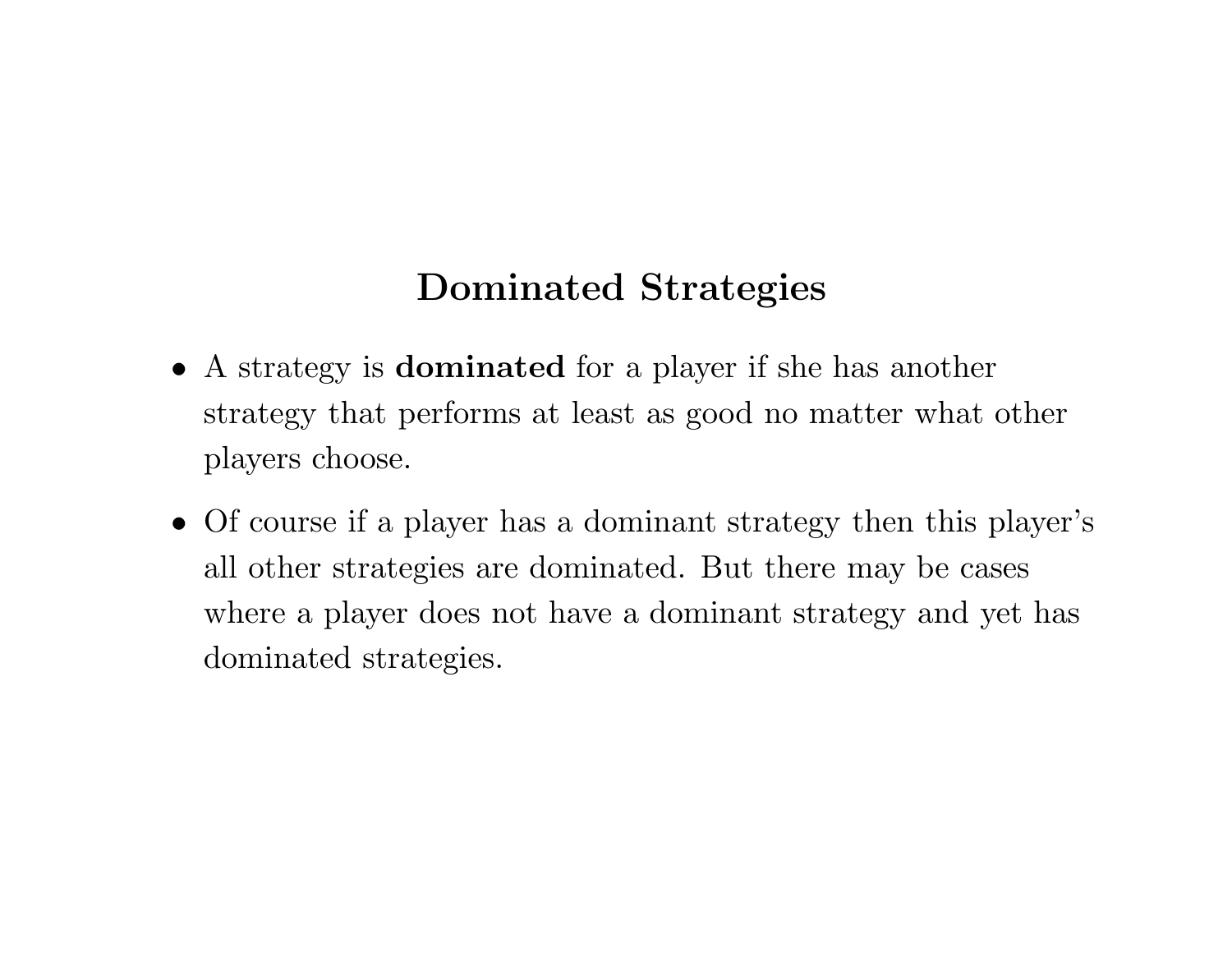### **Example:**



- Here B & C are dominated strategies for Player 1 and
- X is a dominated strategy for Player 2.

Therefore it is natural for

- Player 1 to assume that Player 2 will not choose X, and
- Player 2 to assume that Player 1 will not choose B or C.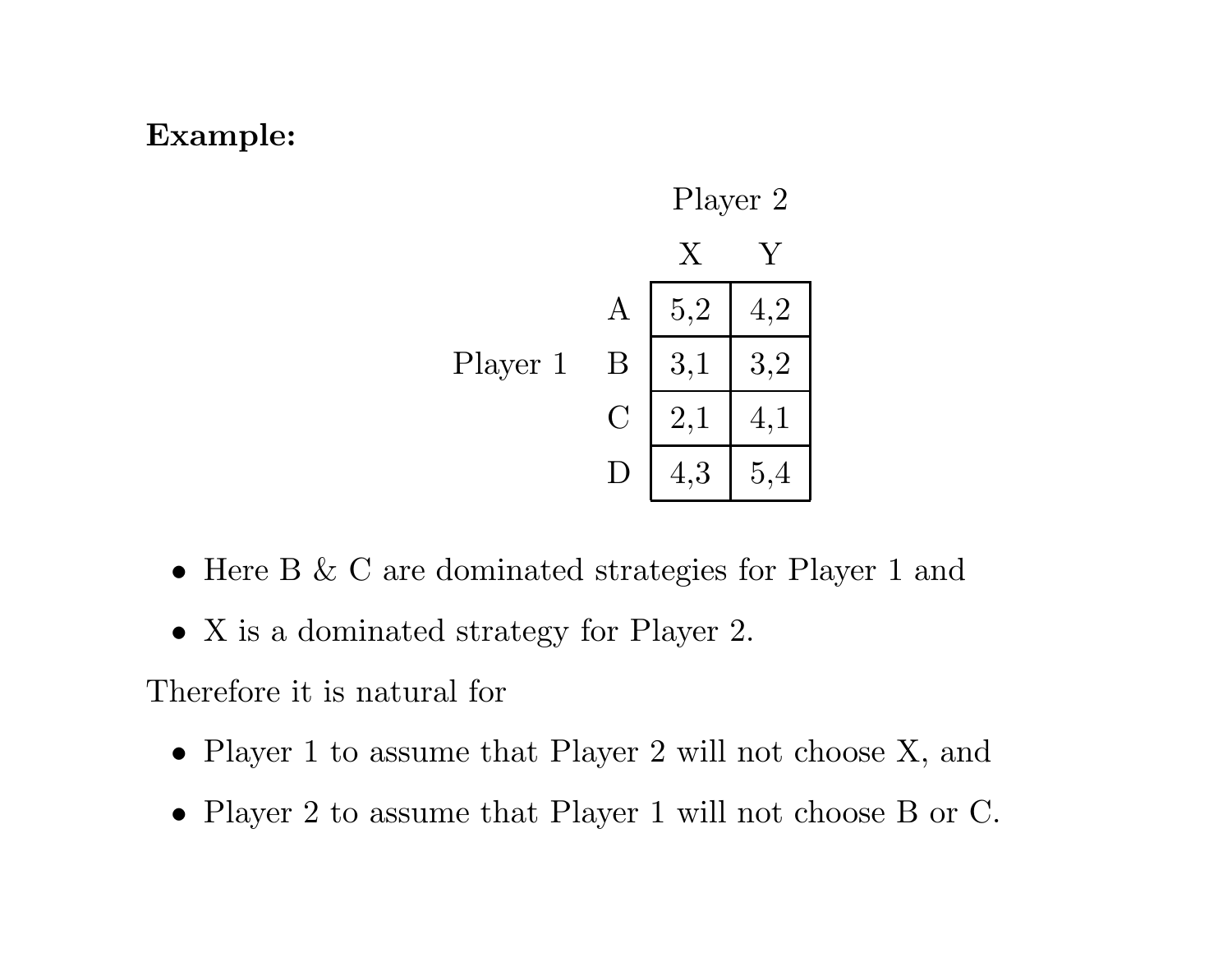Therefore the game reduces to



In this reduced game D dominates A for Player 1. Therefore we expect players choose  $(D;Y)$  yielding a payoff of  $(5,4)$ .

This procedure is called **iterated elimination of dominated strategies**.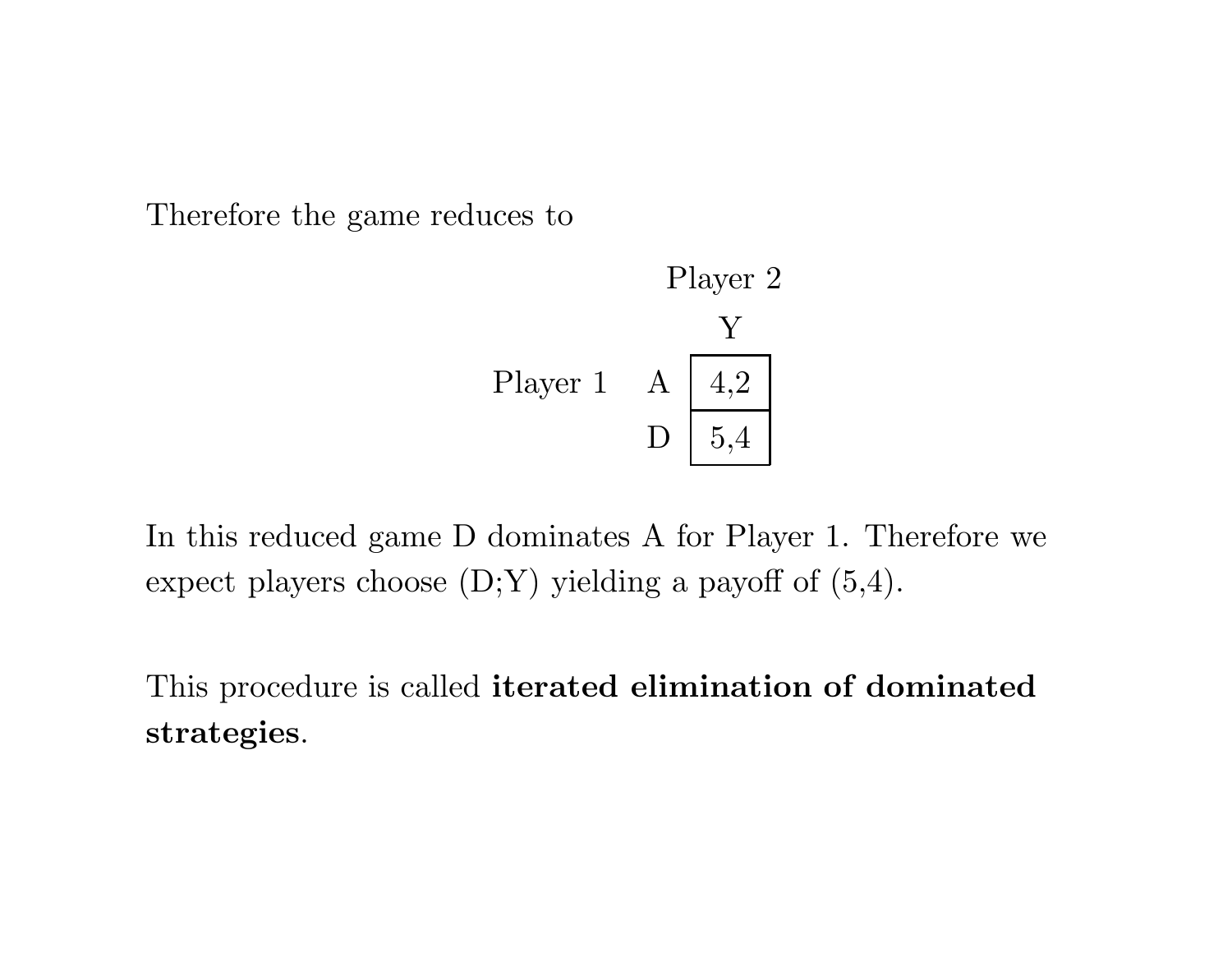### **Example:**



U is dominated for Player  $1 \Longrightarrow$  Eliminate.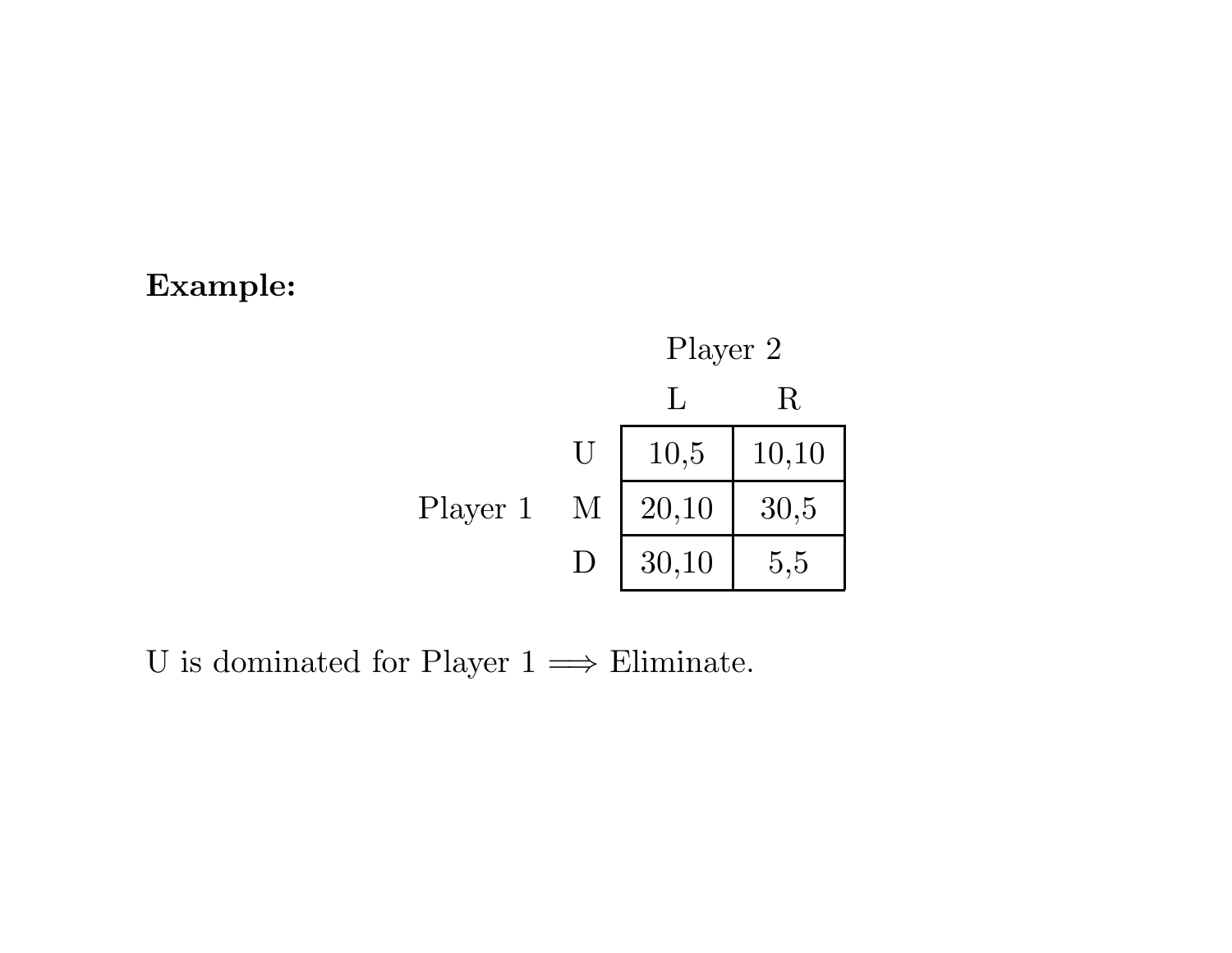

R is dominated for Player  $2 \implies$  Eliminate.



M is dominated for Player  $1 \implies$  Eliminate and  $(D;L)$  survives.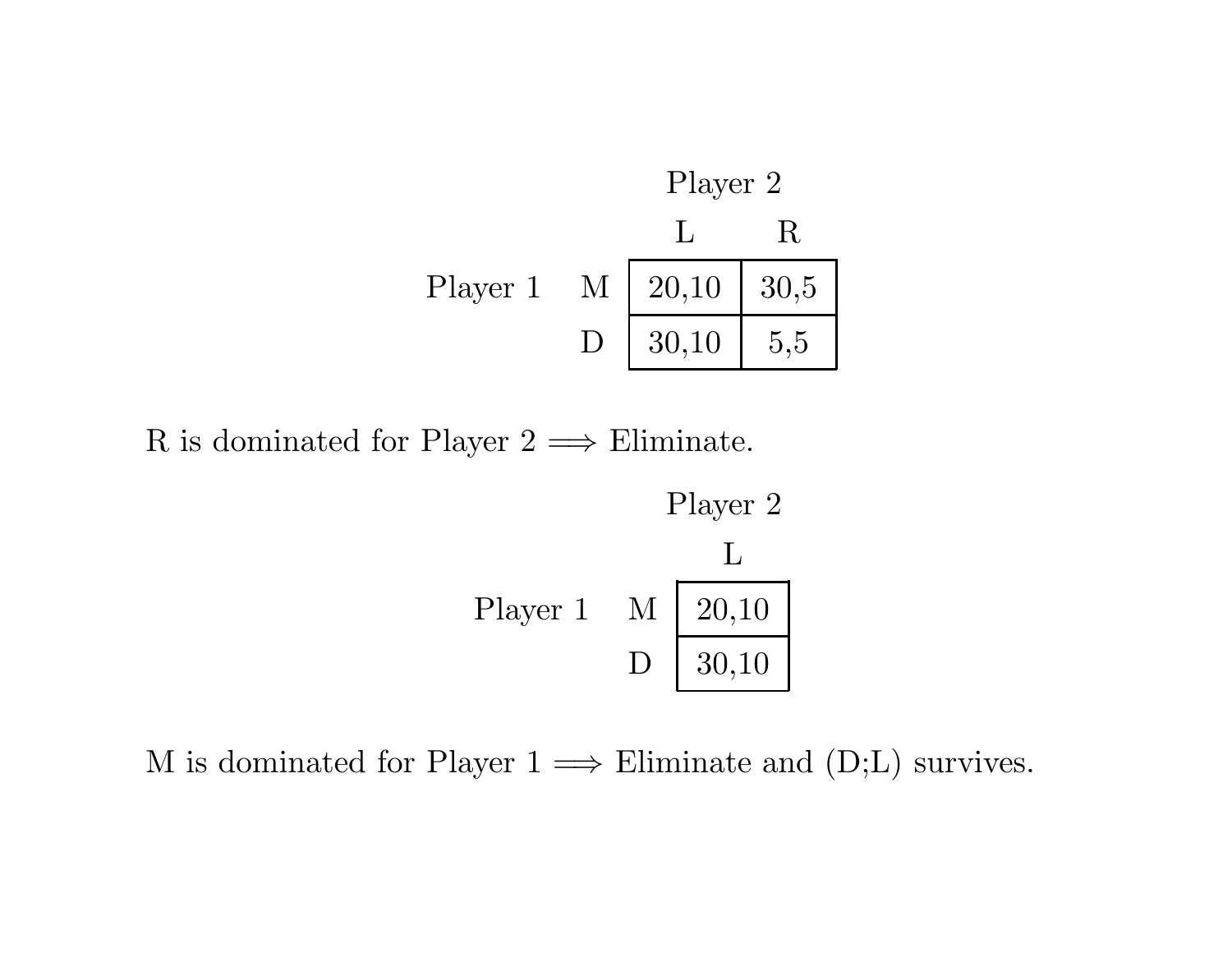#### **Example:**



Player 2

Here the order of elimination is: D-V-E-W-A-Y-C-X and hence  $(B;Z)$  survives the elimination yielding a payoff of  $(2,5)$ .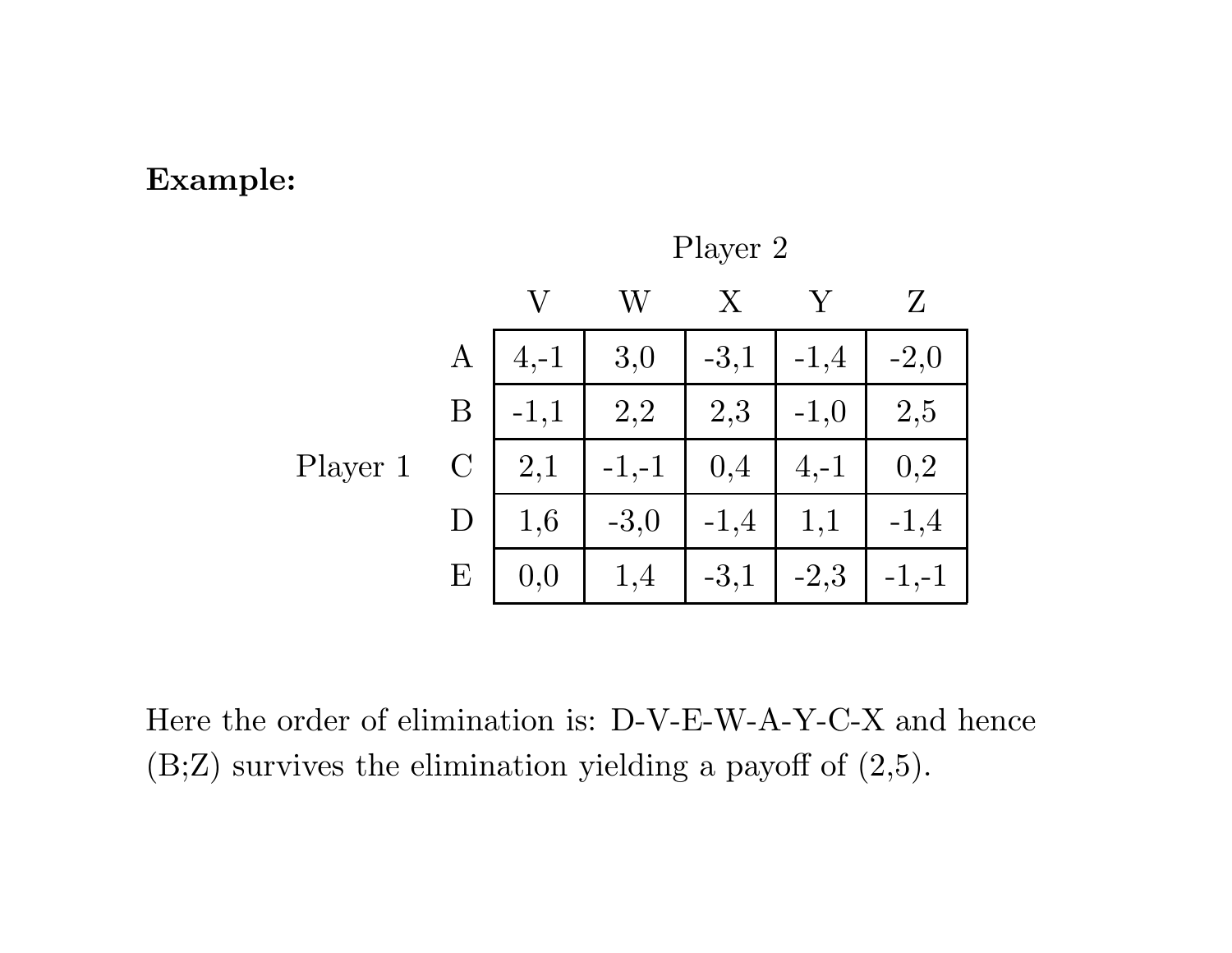**Example:** Each of two players announces an integer between 0 and 100. Let  $a_1$  be the announcement of Player 1 and  $a_2$  be the announcement of Player 2. The payoffs are determined as follows:

- If  $a_1 + a_2 \leq 100$ : Player 1 receives  $a_1$  and Player 2 receives  $a_2$ ;
- If *<sup>a</sup>*<sup>1</sup> + *<sup>a</sup>*<sup>2</sup> *<sup>&</sup>gt;* 100 and *<sup>a</sup>*<sup>1</sup> *<sup>&</sup>gt; <sup>a</sup>*2: Player 1 receives 100 <sup>−</sup> *<sup>a</sup>*<sup>2</sup> and Player 2 receives  $a_2$ ;
- If  $a_1 + a_2 > 100$  and  $a_1 < a_2$ : Player 1 receives  $a_1$  and Player 2 receives  $100 - a_1$ ;
- If  $a_1 + a_2 > 100$  and  $a_1 = a_2$ : Both players receive 50.

Solve this game with iterated elimination of dominated strategies.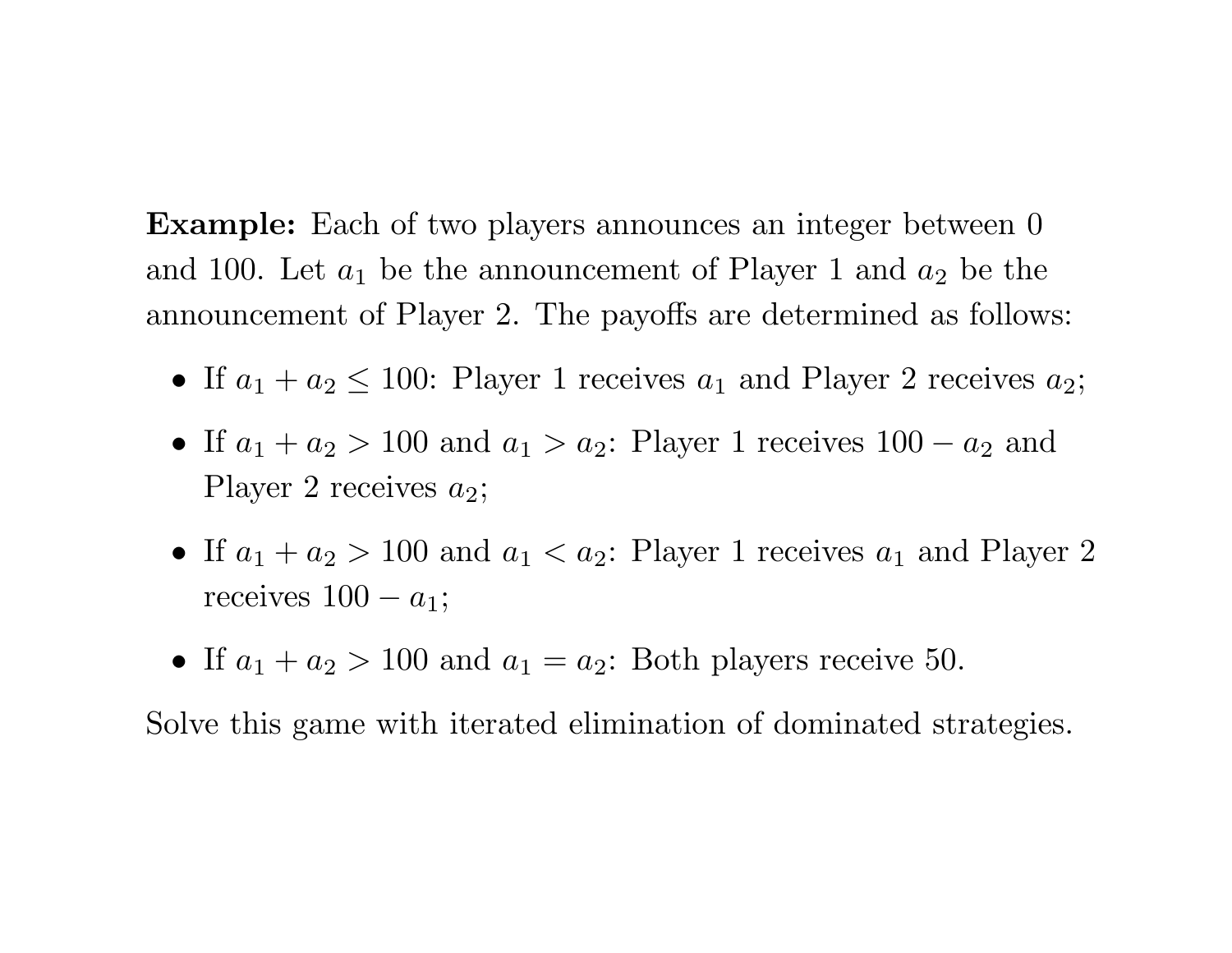**Observation:** If Player 1 announces 51 her payoff is

- 50 if Player 2 announces 50 or 51, and
- 51 if Player 2 announces anything else.

Likewise for Player 2.

**Round 1:** If Player 1 announces  $a_1 < 51$  she'll get  $a_1$  no matter what Player 2 announces. Therefore any strategy smaller than 51 is dominated by 51. Likewise for Player 2. We can delete all strategies between 0 and 50 for both <sup>p</sup>layers.

**Round 2:** If Player 1 announces 100 she can get at most 50. This is because Player 2 announces <sup>a</sup> number between 51-100. Therefore 100 is dominated by 51 in this reduced game. Likewise for Player 2. We can delete 100 for both <sup>p</sup>layers.

**Round 3:** If Player 1 announces 99 she can get at most 50. This is because Player 2 announces <sup>a</sup> number between 51-99. Therefore 99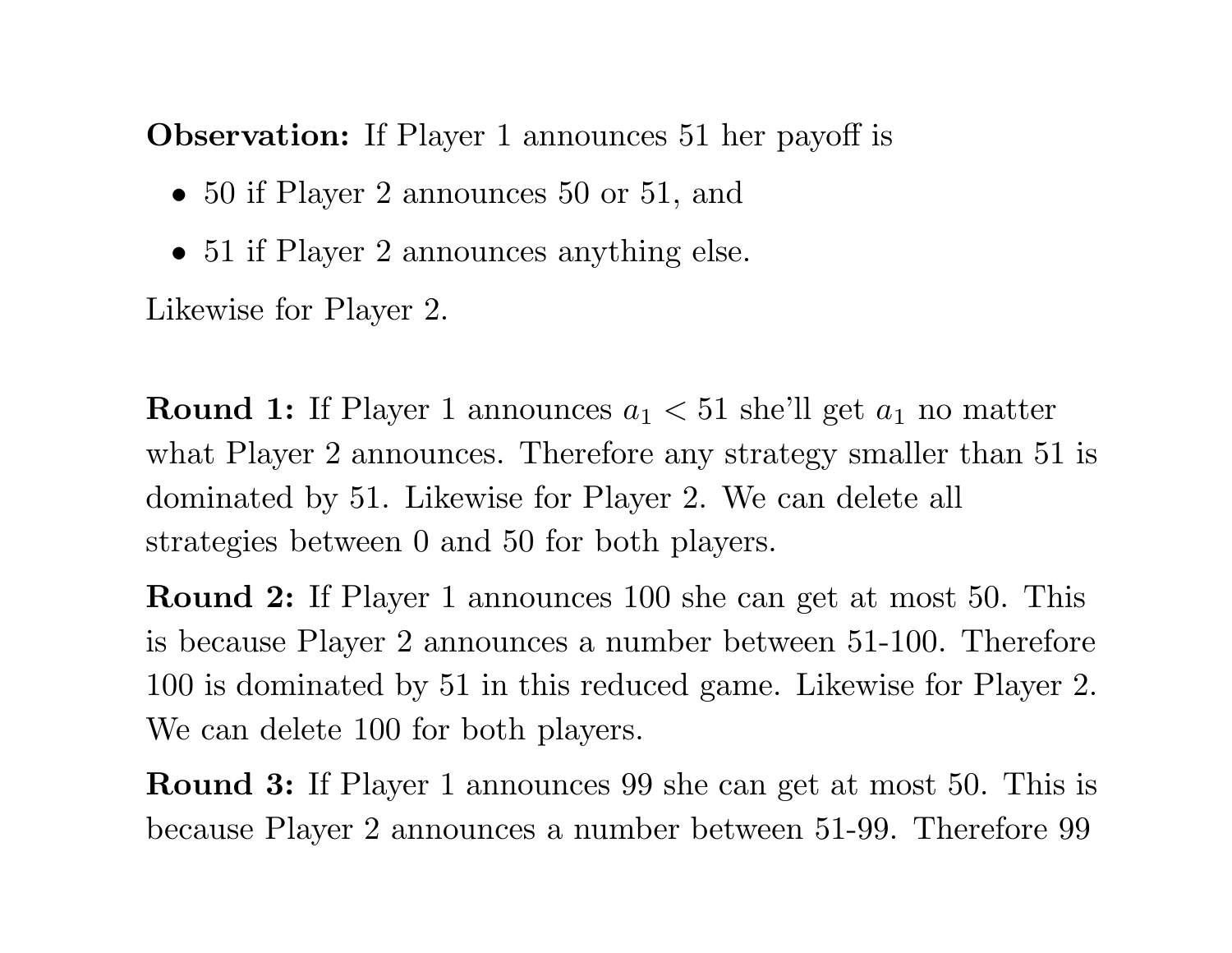is dominated by 51 in this further reduced game. Likewise for Player 2. We can delete 99 for both <sup>p</sup>layers.

> . .

. .

. .

**Round 49:** If Player 1 announces 53 she can get at most 50. This is because Player 2 announces <sup>a</sup> number between 51-53. Therefore 53 is dominated by 51 in this further, further, . . . , further reduced game. Likewise for Player 2. We can delete 53 for both <sup>p</sup>layers.

**Round 50:** If Player 1 announces 52 she can get at most 50. This is because Player 2 announces <sup>a</sup> number between 51-52. Therefore 52 is dominated by 51 in this further, further, . . . , further reduced game. Likewise for Player 2. We can delete 52 for both <sup>p</sup>layers.

Hence only 51 survives the iterated elimination of strategies for both <sup>p</sup>layers. As <sup>a</sup> result the payoff of each <sup>p</sup>layer is 50.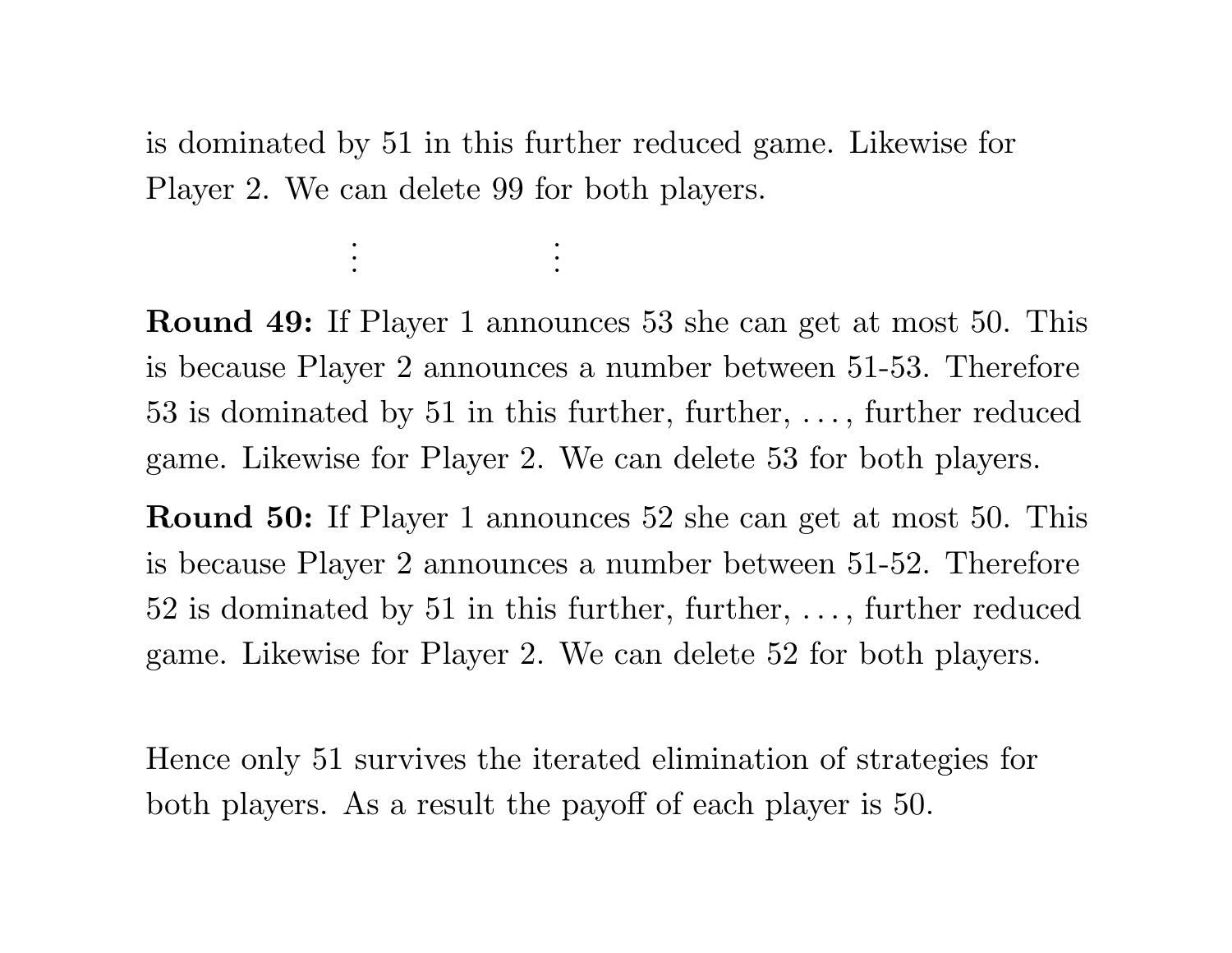# **Nash Equilibrium**

- In many games there will be no dominant and/or dominated strategies. Even if there is, iterative elimination of dominated strategies will usually not result in <sup>a</sup> single strategy profile.
- Consider <sup>a</sup> strategic game. A strategy profile is <sup>a</sup> **Nash equilibrium** if no <sup>p</sup>layer wants to unilaterally deviate to another strategy, given other players' strategies.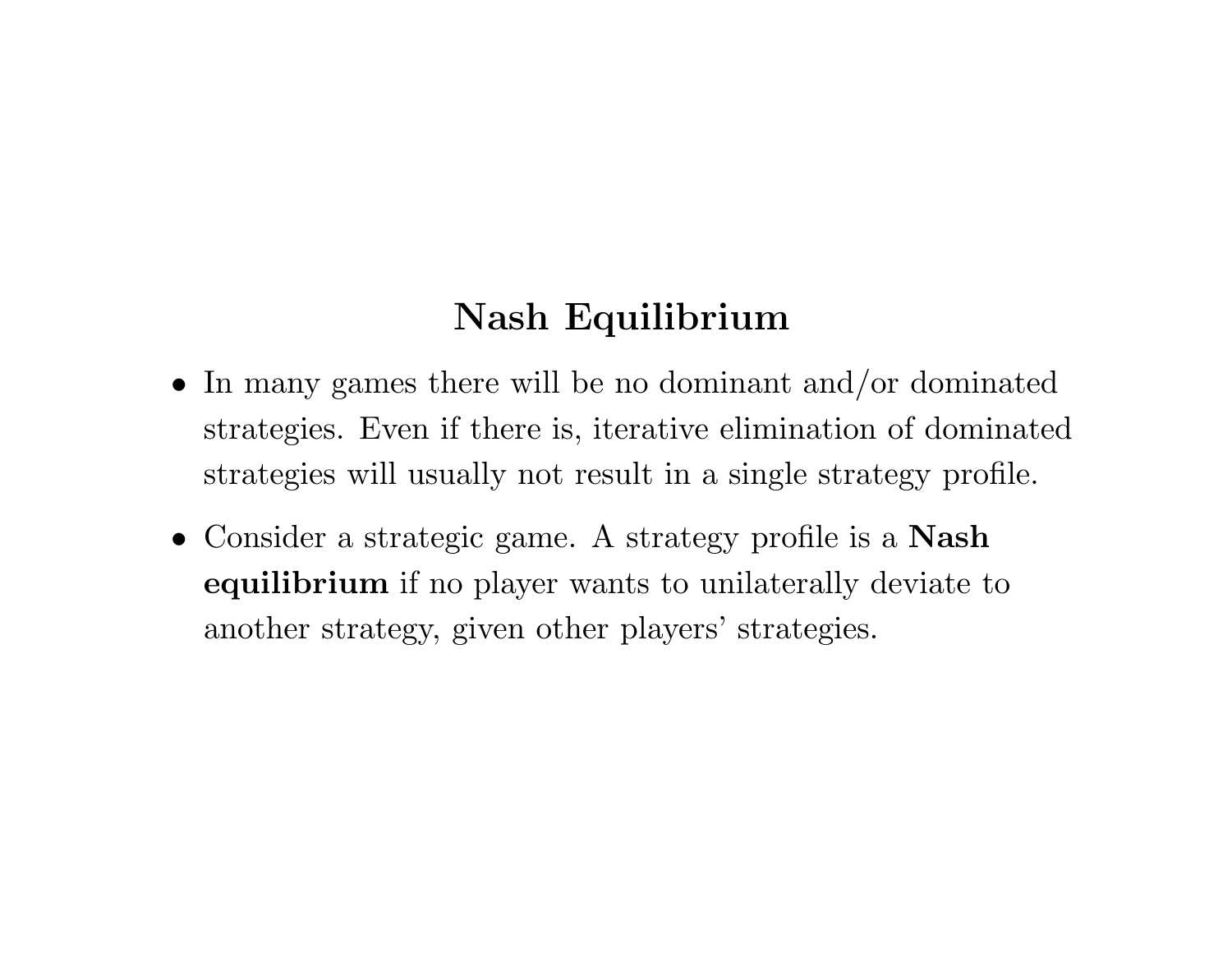### **Example:**



Consider the strategy pair (U;L).

- If Player 1 deviates to D then his payoff reduces to 4.
- If Player 2 deviates to R then her payoff reduces to 1.
- Hence neither <sup>p</sup>layer can benefit by <sup>a</sup> unilateral deviation.
- Therefore (U;L) is a Nash equilibrium yielding the payoff vector (5,5).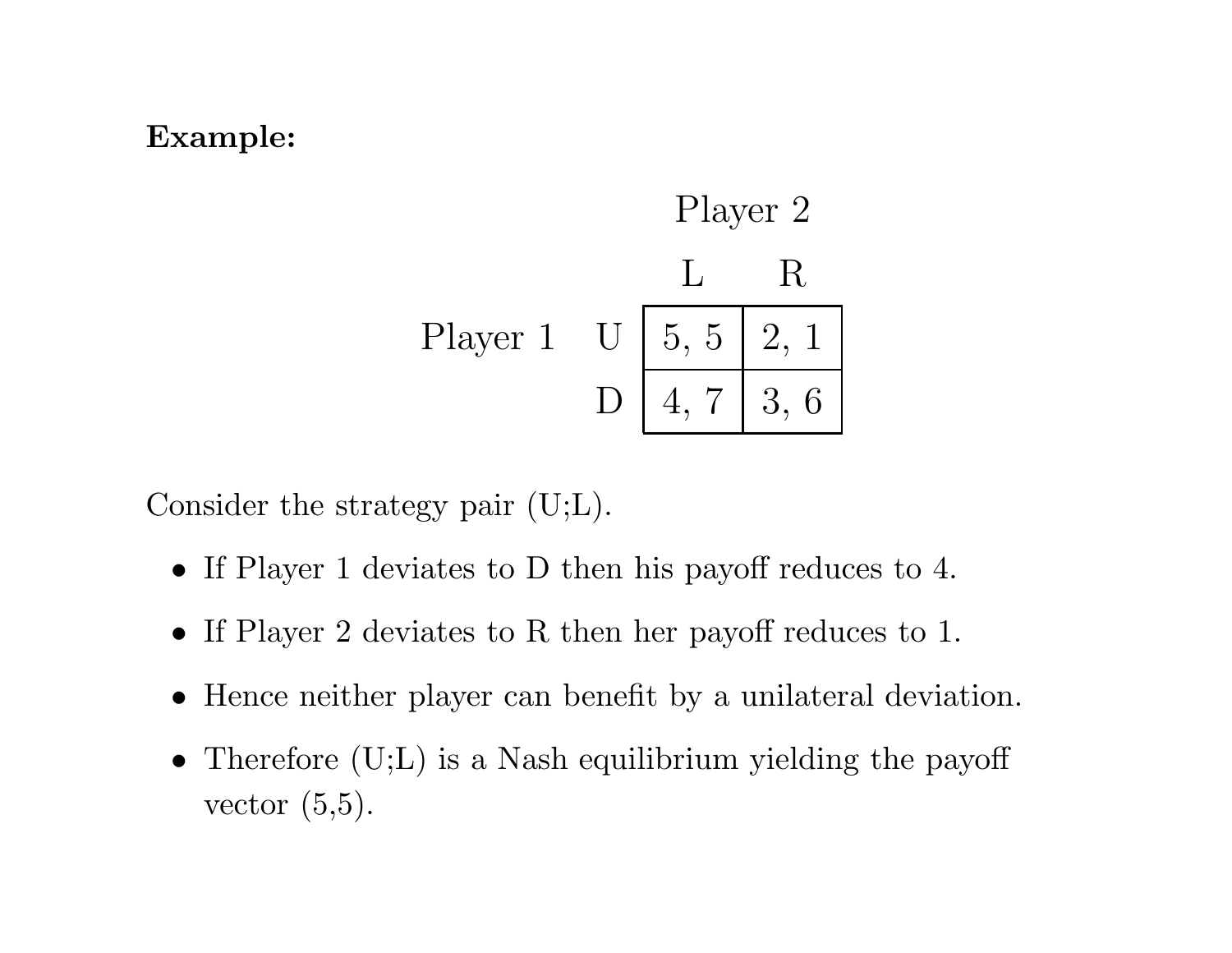**Example:** Consider the following 3-person simultaneous game. Here Player 1 chooses between the rows U and D, Player 2 chooses between the columns L and R, and Player 3 chooses between the matrices A and B.



• In this game  $(U;R;B)$  is the only Nash equilibrium.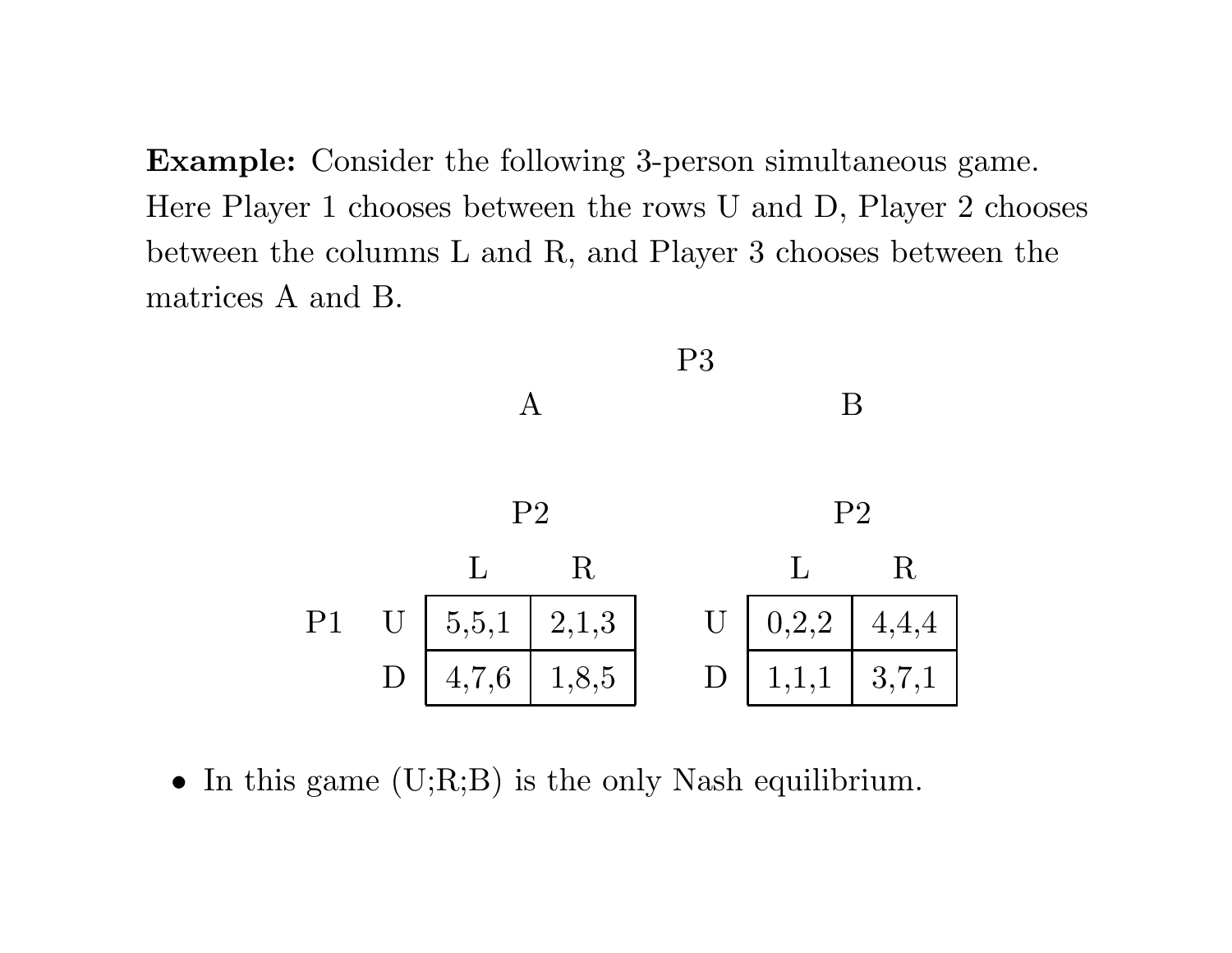**Example (Battle of the Sexes):** The following game has two Nash equilibria (U;L) and (D;R).

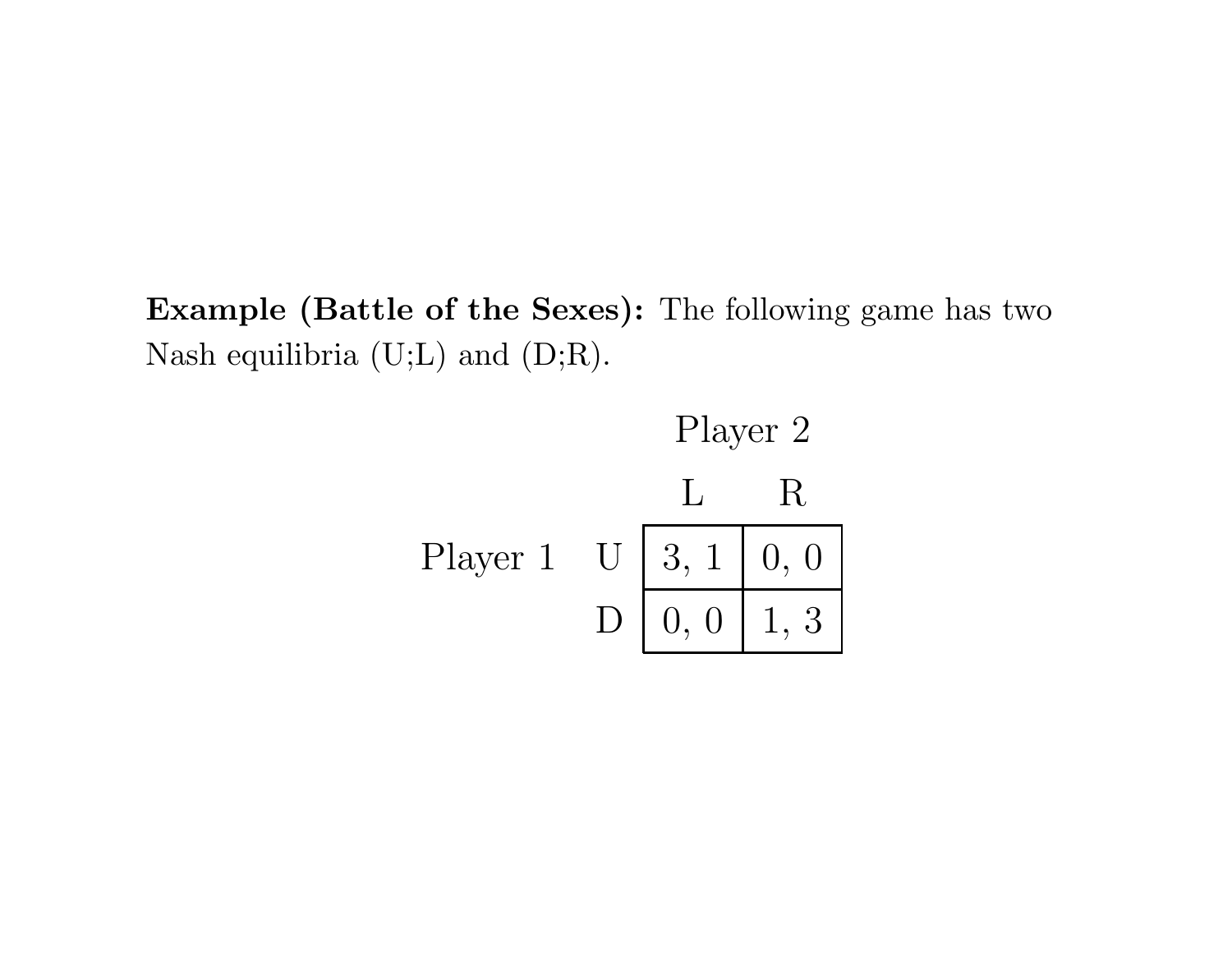**Example (Matching Pennies):** The following game has no Nash equilibrium.

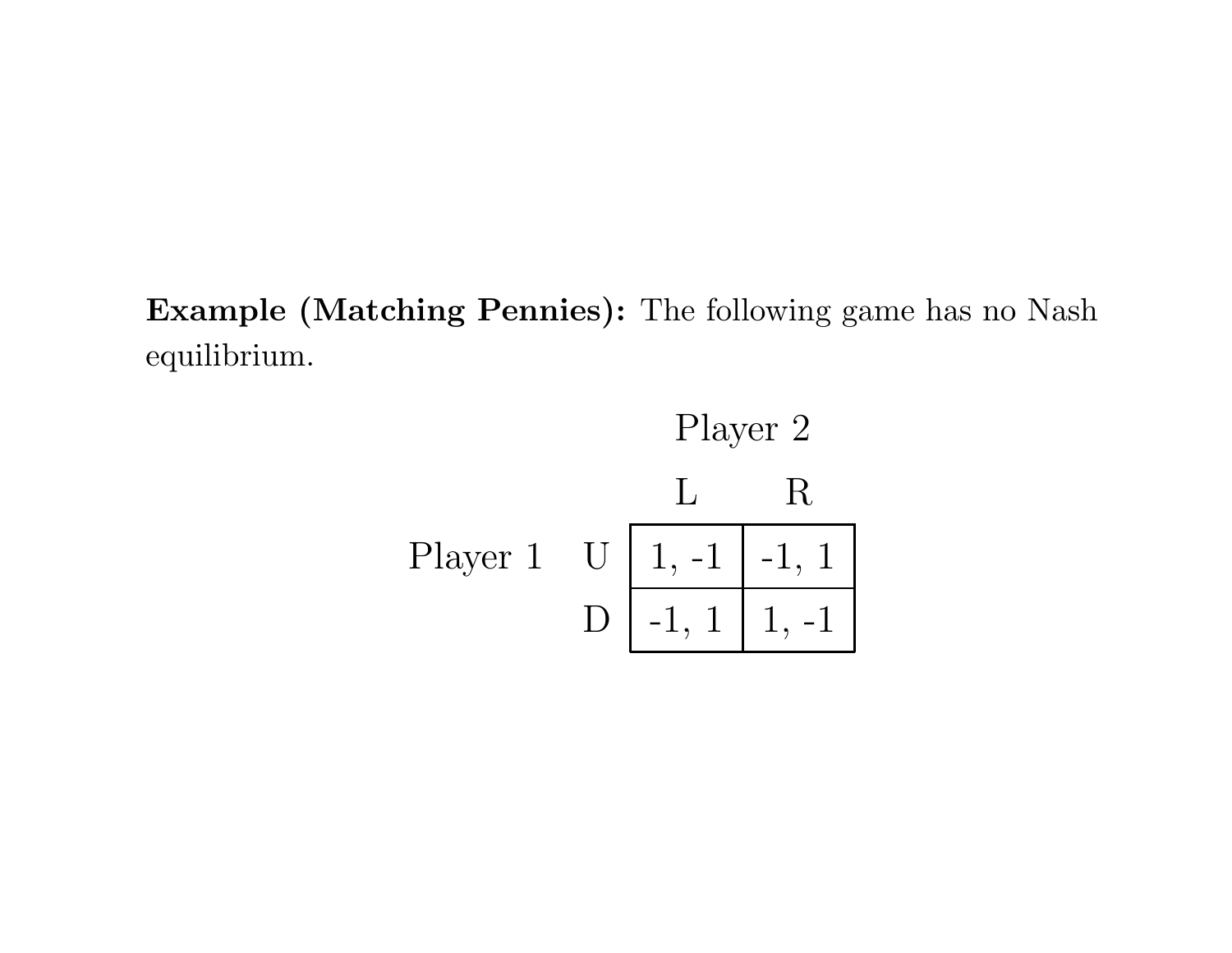## **Tricks for Finding Nash Equilibrium in Complicated Games**

**Example:**

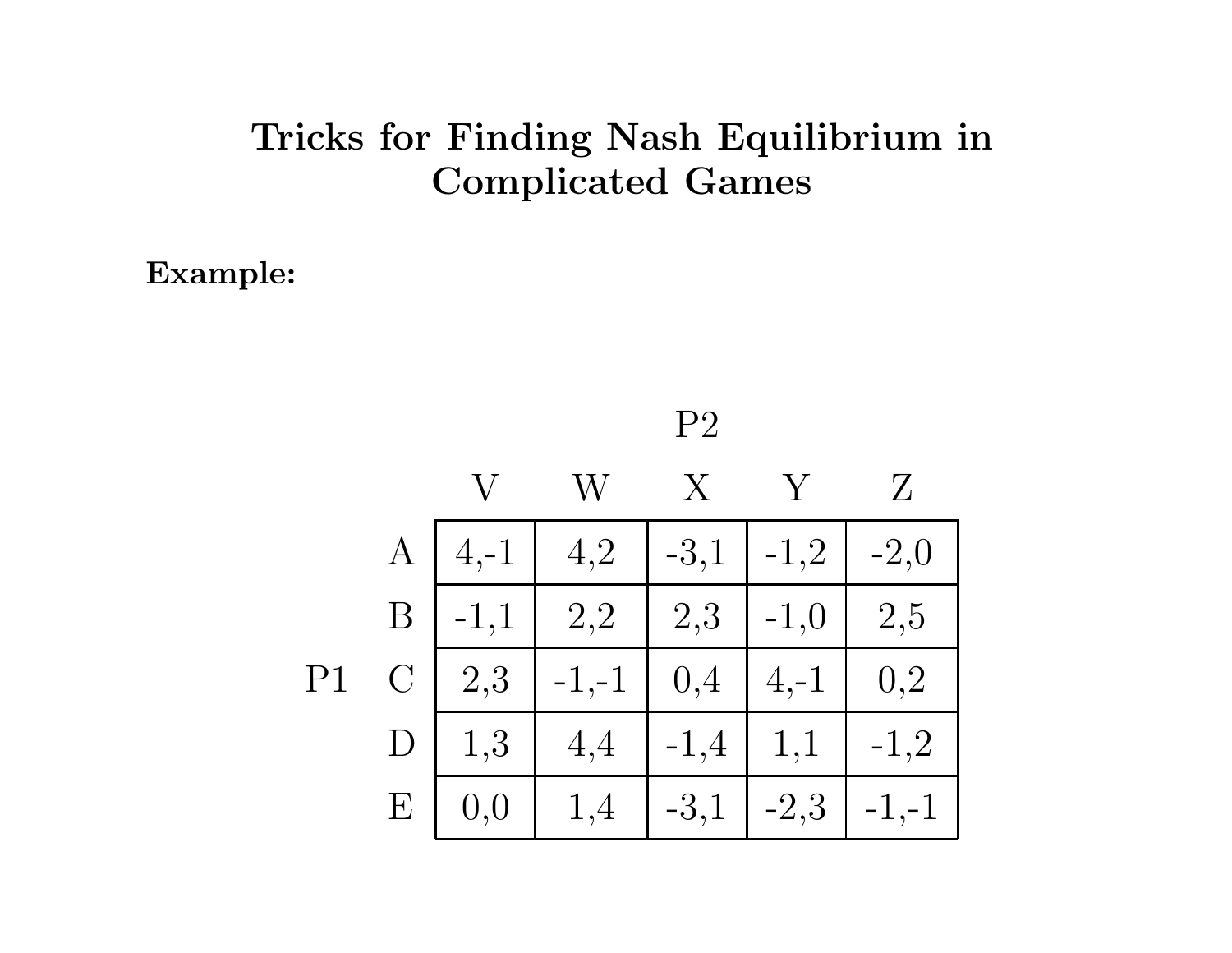- In column V, if there is a Nash eqm at all it should be  $(A;V);$ otherwise P1 deviates. But it is not <sup>a</sup> Nash eqm since P2 deviates.
- In column W, if there is a Nash eqm at all it should be  $(A;W)$ or (D;W); otherwise P1 deviates. Since P2 does not deviate in either both strategy profiles are Nash eqm.
- In column X, if there is a Nash eqm at all it should be  $(B;X);$ otherwise P1 deviates. But it is not <sup>a</sup> Nash eqm since P2 deviates.
- In column Y, if there is a Nash eqm at all it should be  $(C;Y);$ otherwise P1 deviates. But it is not <sup>a</sup> Nash eqm since P2 deviates.
- In column Z, if there is <sup>a</sup> Nash eqm at all it should either be (B;Z); otherwise P1 deviates. Since P2 does not deviate here it is <sup>a</sup> Nash eqm.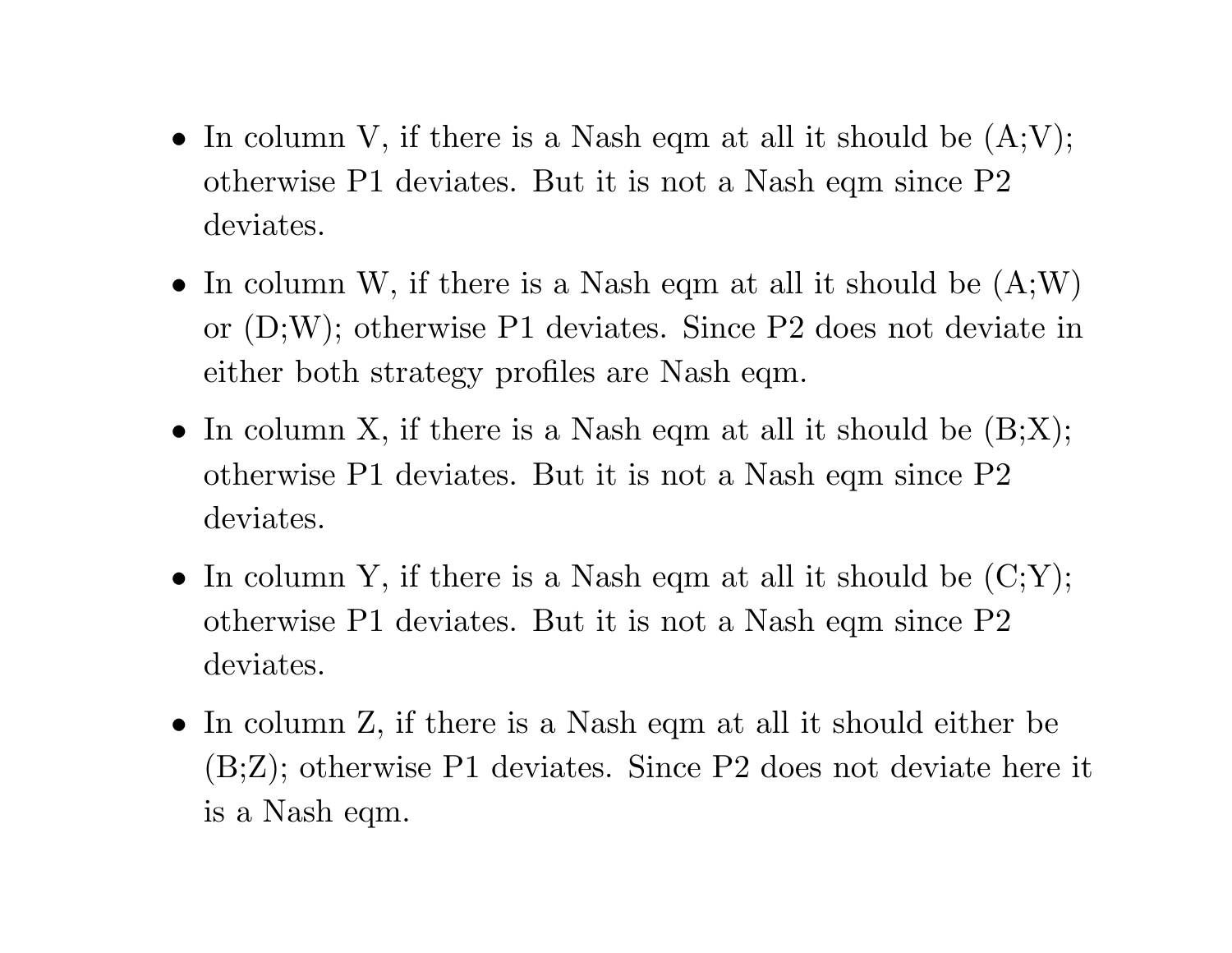### **Best Response Function**

- The following restatement of Nash equilibrium is sometimes useful.
- Consider an n-person strategic game. Let  $u_i(s_1^*,\ldots,s_n^*)$  denote the payoff of Player *i* for the strategy-tuple  $(s_1^*, \ldots, s_n^*)$ . A strategy  $s_i^*$  is a **best response** for Player *i* to the strategy  $(s_1^*, \ldots, s_{i-1}^*, s_{i+1}^*, \ldots, s_n^*)$  (of other players) if  $u_i(s_1^*,\ldots,s_{i-1}^*,s_i^*,s_{i+1}^*,\ldots,s_n^*)$  ≥  $u_i(s_1^*, \ldots, s_{i-1}^*, \tilde{s}_i, s_{i+1}^*, \ldots, s_n^*)$  for any  $\tilde{s}_i$ *.*

In other words, a strategy  $s^*$  is a best response for Player  $i$  for the strategy choice  $(s_1^*, \ldots, s_{i-1}^*, s_{i+1}^*, \ldots, s_n^*)$  of other players, if it <sup>g</sup>ives the best payoff (ties are allowed) for Player *<sup>i</sup>*.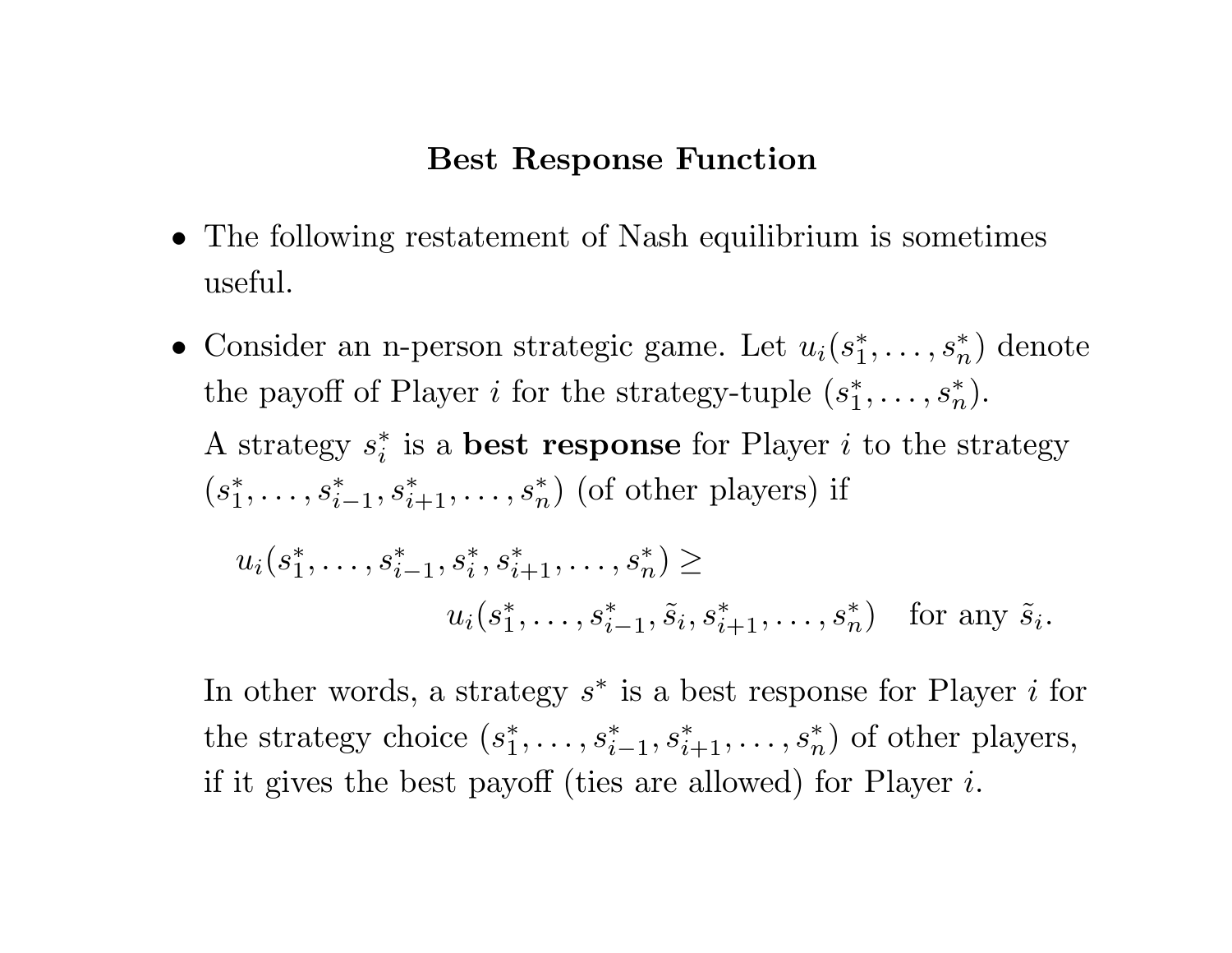• If we find the best response for Player *i* for *every* possible strategy choice of other <sup>p</sup>layers, the we obtain Player *i*'s **best response function**.

Note that, for some strategy choices of other <sup>p</sup>layers, <sup>a</sup> <sup>p</sup>layer may have more than one best response.

• A strategy profile  $(s_1, \ldots, s_n)$  is a *Nash equilibrium*, if the strategy *<sup>s</sup><sup>i</sup>* is <sup>a</sup> best response to strategy

$$
(s_1,\ldots,s_{i-1},s_{i+1},\ldots,s_n)
$$

for every Player *i*.

In other words, every intersection of the best response functions is <sup>a</sup> Nash equilibrium.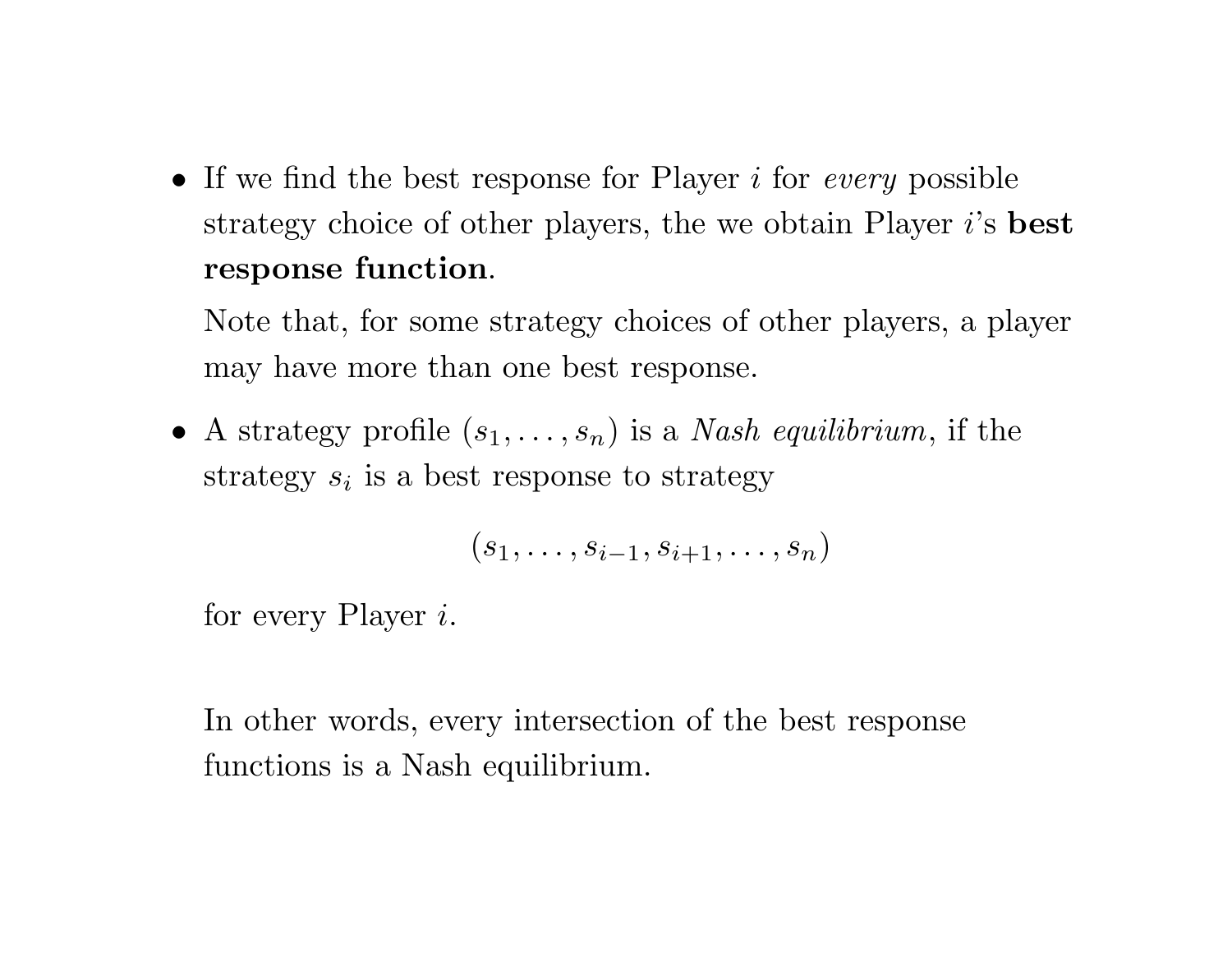**Example:** Each of the two <sup>p</sup>layers chooses <sup>a</sup> real number between 0 and 100. Let *<sup>s</sup>*<sup>1</sup> denote the choice of Player 1 and *<sup>s</sup>*<sup>2</sup> denote the choice of Player 2. The payoffs are determined as follows:

- If  $s_1 + s_2 \leq 100$  then Player 1 receives  $s_1$  and Player 2 receives *s*2.
- If  $s_1 + s_2 > 100$  then both receive 0.

Each <sup>p</sup>layer cares for only his/her payoff. Find the Nash equilibria of this game.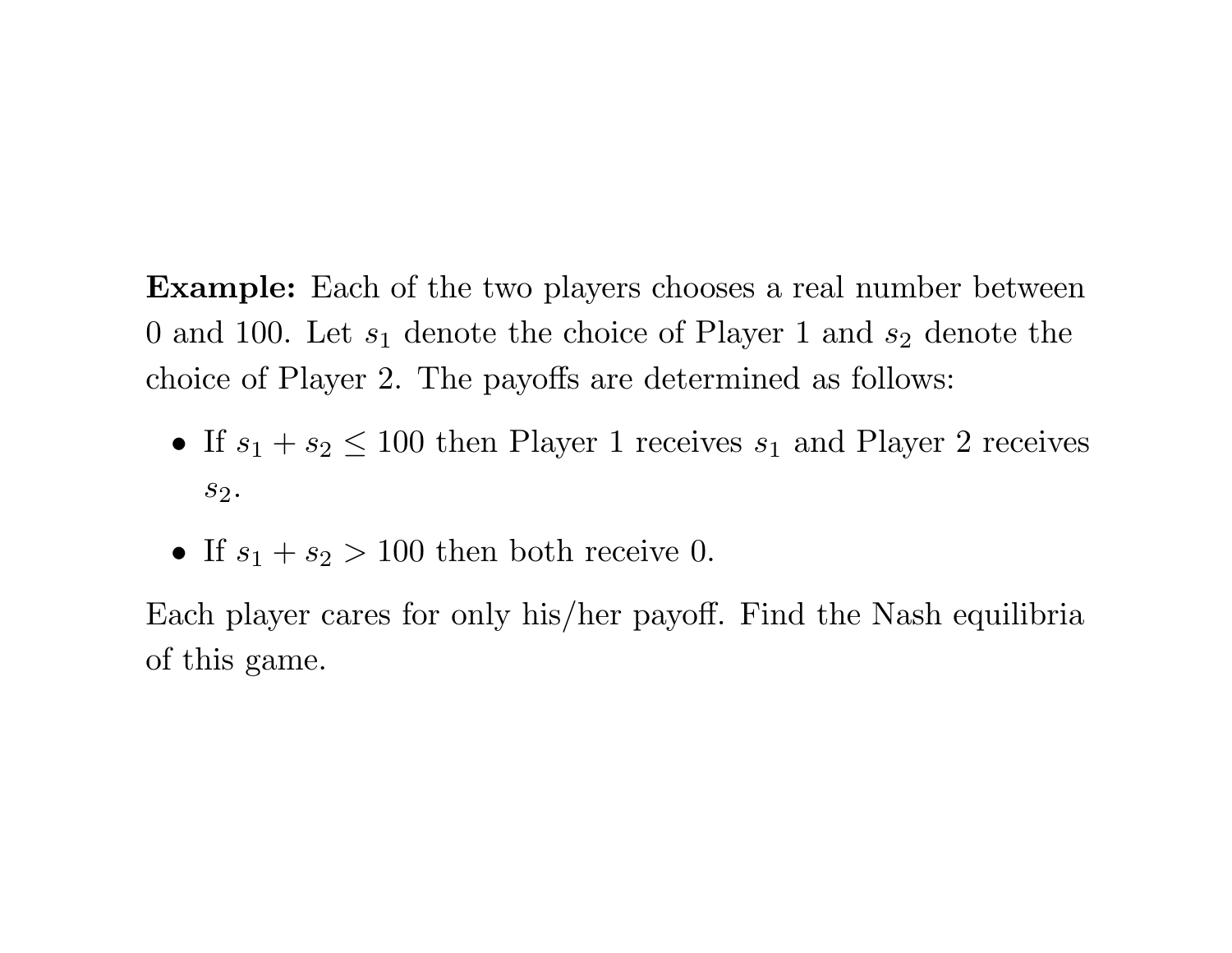We should first find the best response function for both <sup>p</sup>layers.

Let  $B_1(s_2)$  denote the best response of Player 1 for strategy choice  $s_2$  of Player 2, and  $B_2(s_1)$  denote the best response of Player 2 for strategy choice  $s_1$  of Player 1.

$$
B_1(s_2) = \begin{cases} 100 - s_2 & \text{if } s_2 \in [0, 100) \\ \text{any strategy} & \text{if } s_2 = 100 \end{cases}
$$

$$
B_2(s_1) = \begin{cases} 100 - s_1 & \text{if } s_1 \in [0, 100) \\ \text{any strategy} & \text{if } s_1 = 100 \end{cases}
$$

Any strategy-pair  $(s_1, s_2)$  with  $s_1 + s_2 = 100$  is at the intersection of both best response functions and therefore any such pair is <sup>a</sup> Nash equilibrium.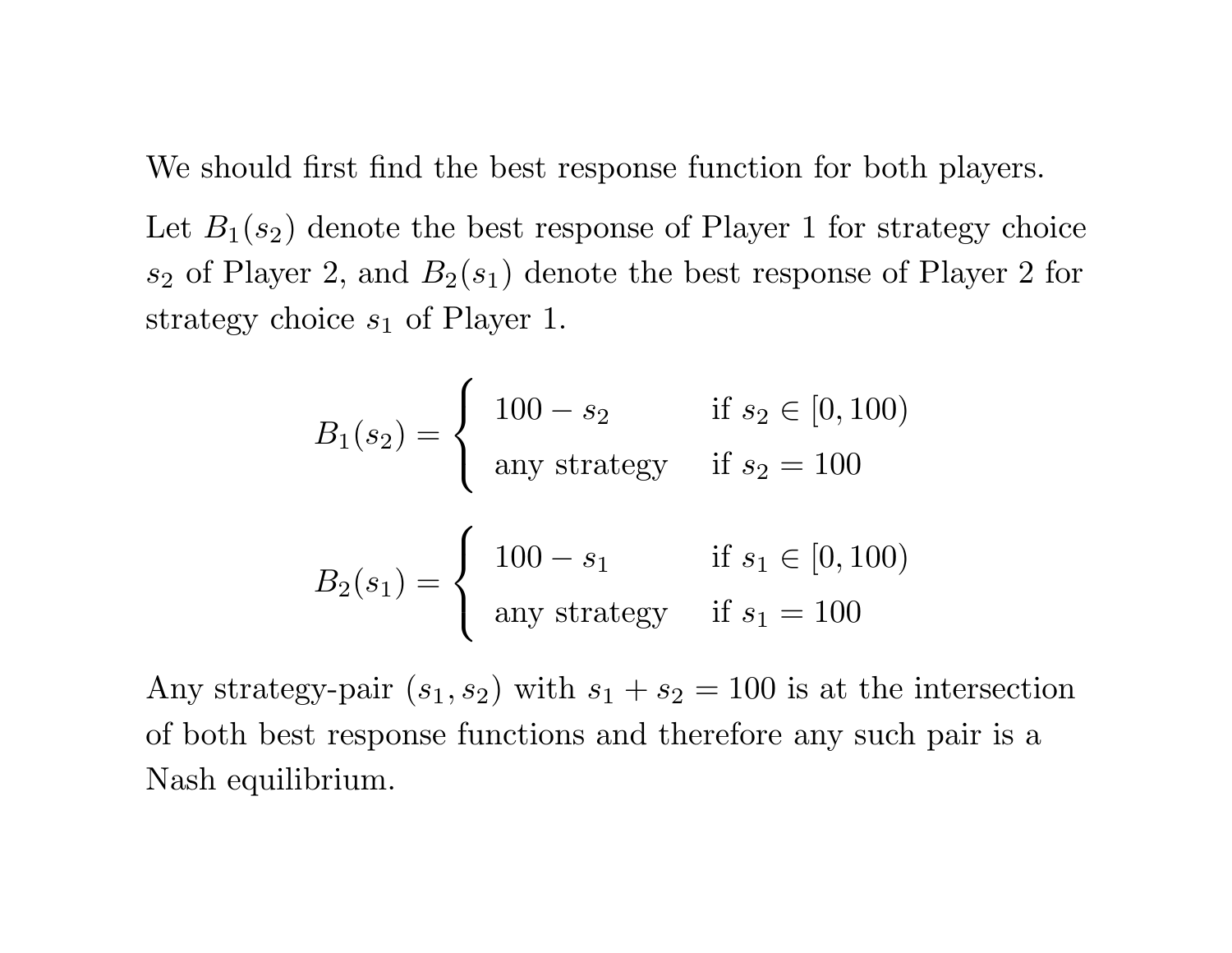**Example (Oligopoly):** Firm <sup>1</sup> and Firm <sup>2</sup> are the only competitors in <sup>a</sup> market for <sup>a</sup> good. The price in the market is given by the inverse demand equation  $P = 10 - (Q_1 + Q_2)$  where  $Q_1$  is the output of Firm 1 and  $Q_2$  is the output of Firm 2. Firm 1's total cost function is  $C_1 = 4Q_1$  and Firm 2's total cost function is  $C_2 = 2Q_2$ . Each firm wants to maximize it's profits and they simultaneously choose their quantities. What will be the (Cournout) Nash equilibrium in this market?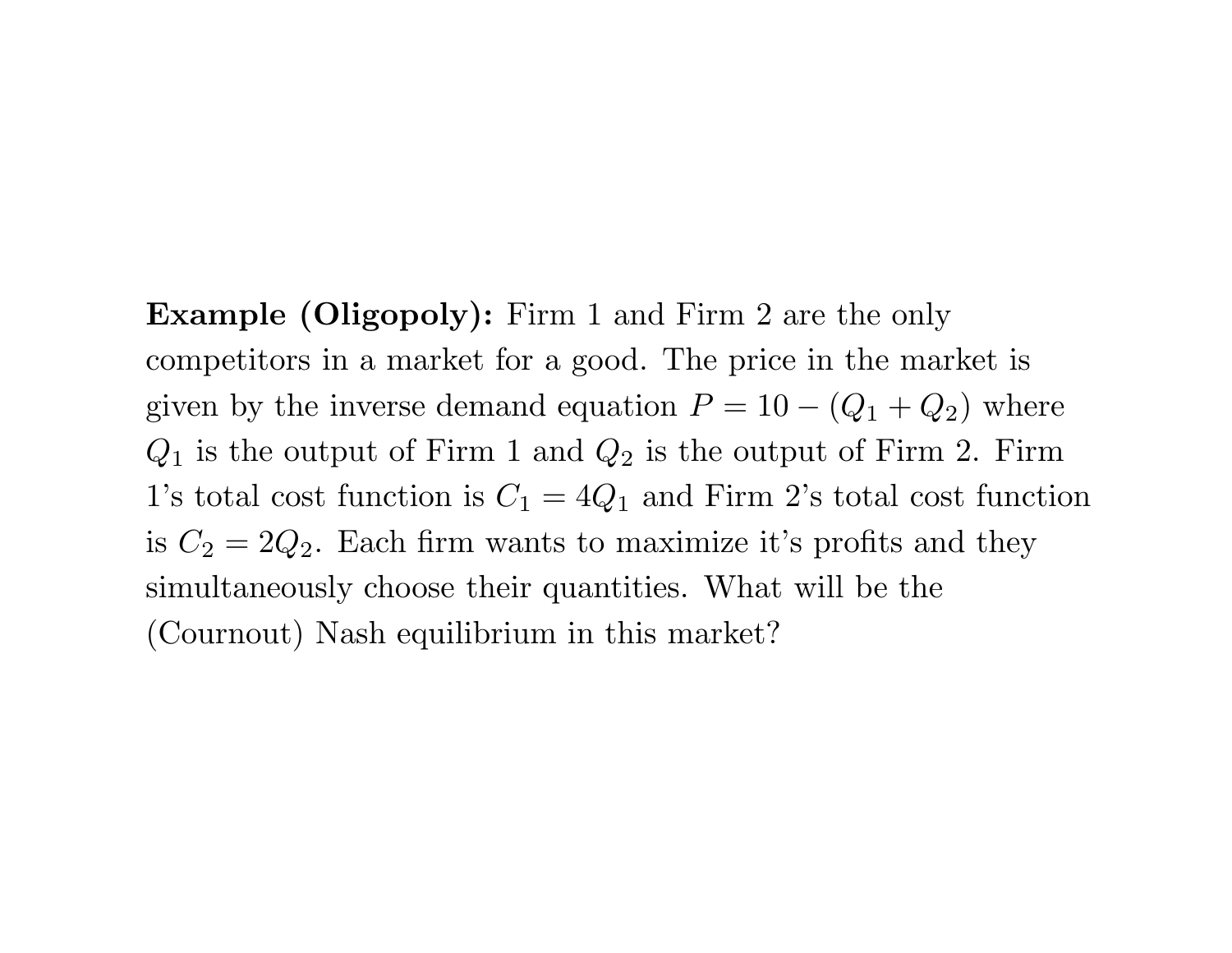Firm 1 wants to maximize it's profits

$$
\Pi_1 = PQ_1 - C_1 = [10 - (Q_1 + Q_2)]Q_1 - 4Q_1
$$
  
=  $10Q_1 - Q_1^2 - Q_1Q_2 - 4Q_1$   
=  $6Q_1 - Q_1^2 - Q_1Q_2$ 

Taking the derivative of  $\Pi_1$  and equating to zero gives

$$
6 - 2Q_1 - Q_2 = 0
$$

and therefore

$$
Q_1 = \frac{6 - Q_2}{2}.
$$

This is Firm 1's best response function. It gives how much Firm 1 should produce depending on Firm 2's production.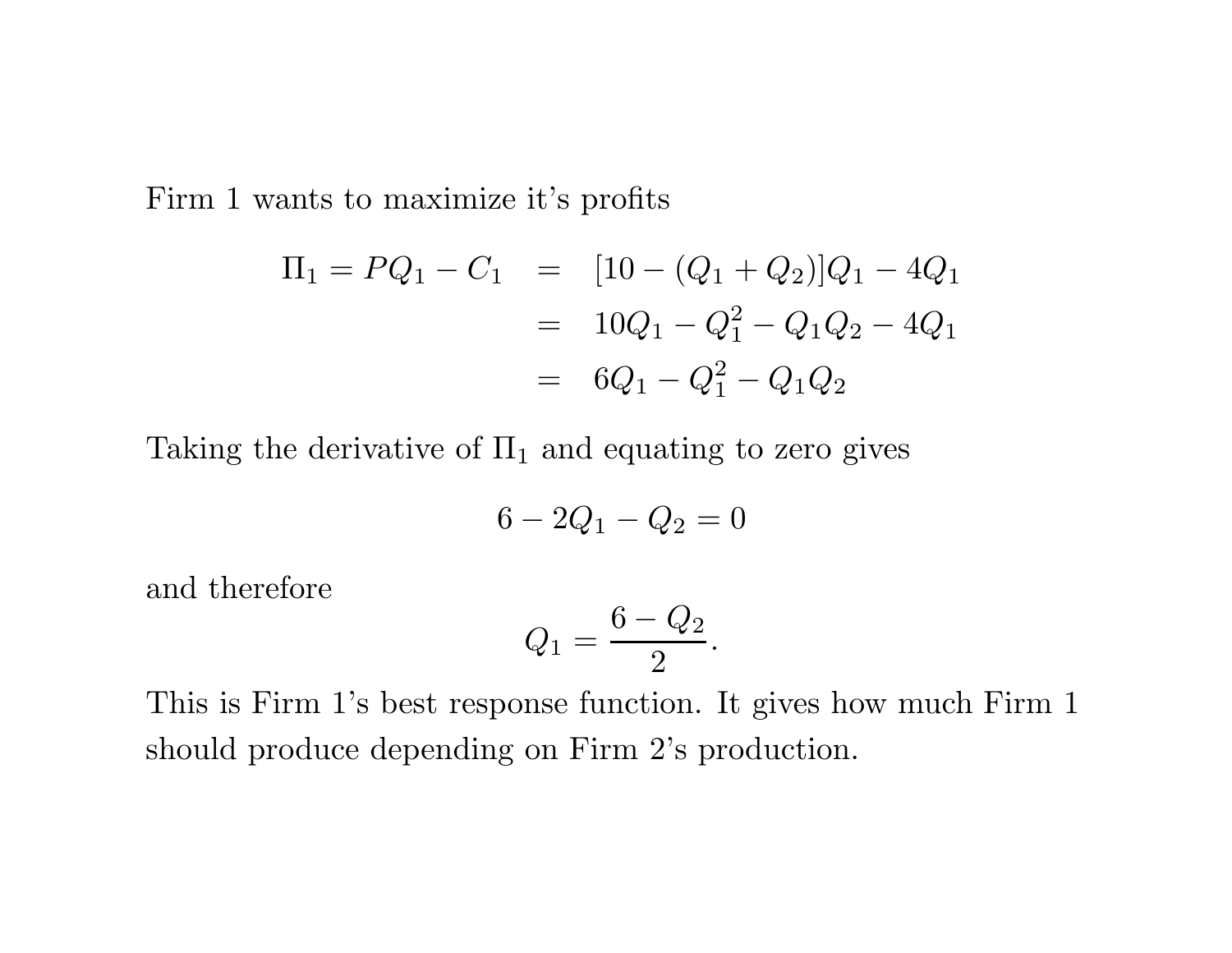Similarly Firm 2 wants to maximize it's profits

$$
\Pi_2 = PQ_2 - C_2 = [10 - (Q_1 + Q_2)]Q_2 - 2Q_2
$$
  
= 
$$
8Q_2 - Q_2^2 - Q_1Q_2
$$

Taking the derivative of  $\Pi_2$  and equating to zero gives

$$
8 - 2Q_2 - Q_1 = 0
$$

and therefore

$$
Q_2=\frac{8-Q_1}{2}.
$$

This is Firm 2's best response function and it gives how much Firm 2 should produce depending on Firm 1's production.